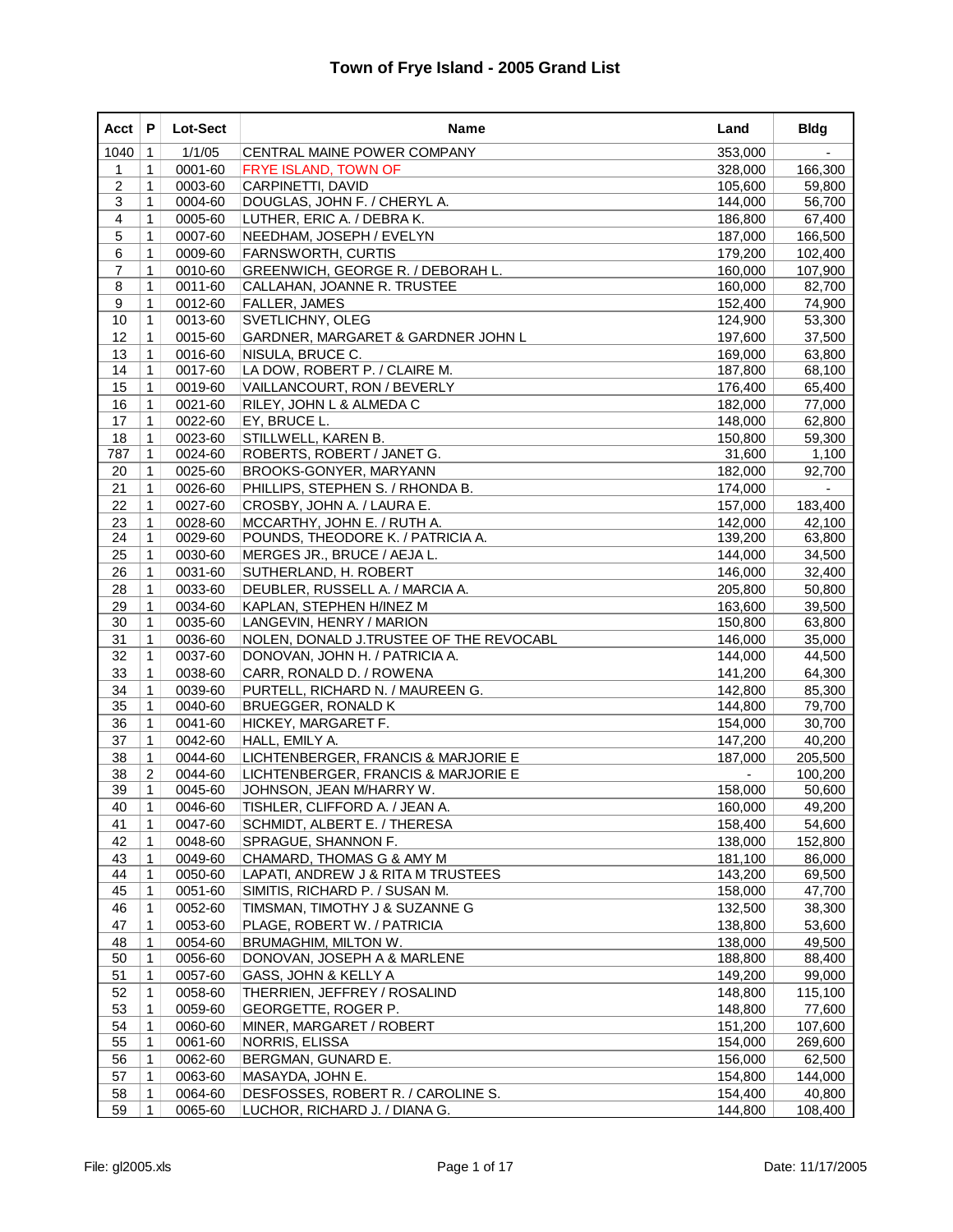| Acct | P            | <b>Lot-Sect</b> | Name                                               | Land    | <b>Bldg</b>              |
|------|--------------|-----------------|----------------------------------------------------|---------|--------------------------|
| 60   | 1            | 0066-60         | STANFORD, LELAND P. / KATHLEEN P.                  | 142,000 | 143,500                  |
| 61   | 1            | 0067-60         | CIULLA, STEPHEN M.                                 | 144,000 | 167,700                  |
| 62   | $\mathbf{1}$ | 0068-60         | HOMMEL, CARLTON O. FAMILY TRUST                    | 142,800 | 55,500                   |
| 63   | 1            | 0069-60         | SAUNDERS, MICHAEL G. / MARY JO                     | 147,200 | 77,700                   |
| 64   | 1            | 0070-60         | ORSZAG, STEVEN / REBA                              | 147,200 | 93,100                   |
| 65   | 1            | 0071-60         | ORSZAG ASSOCIATION, ORSZAG ASSOCIATION             | 152,000 | 321,200                  |
| 66   | 1            | 0072-60         | TRAVIS JR., ROBERT H & CHRISTINE M                 | 164,000 | 264,400                  |
| 67   | $\mathbf{1}$ | 0073-60         | JOHNSON, MONROE J. / NAN M.                        | 173,000 | 119,200                  |
| 68   | 1            | 0074-60         | LIMAURO, REBECCA A TRUSTEE                         | 178,000 | 97,800                   |
| 866  | $\mathbf{1}$ | 0075-60         | FRYE ISLAND INC.,                                  | 16,200  | $\overline{\phantom{a}}$ |
| 867  | $\mathbf 1$  | 0076-60         | <b>FRYE ISLAND INC.,</b>                           | 13,100  |                          |
| 70   | 1            | 0079-60         | CHARRETTE, EDMOND E./MARIA T. TRUST                | 186,800 | 113,700                  |
| 71   | 1            | 0080-60         | COGLIANDRO, RICHARD                                | 145,600 | 53,800                   |
| 72   | 1            | 0081-60         | BULLOCK, ROBERT J. / MAURA N.                      | 150,000 | 42,900                   |
| 73   | 1            | 0082-60         | BURBANK, ROBERT F. / MARIE R.                      | 157,200 | 57,400                   |
| 74   | $\mathbf{1}$ | 0083-60         | CONTI, STEPHEN P. / CHERYL M. & CO                 | 154,800 | 149,100                  |
| 75   | 1            | 0084-60         | COMERFORD, ROBERT B & JANET L.                     | 160,000 | 68,700                   |
| 76   | $\mathbf{1}$ | 0085-60         | CEDRONE, RONALD M / ELLEN F                        | 152,800 | 158,400                  |
| 77   | 1            | 0086-60         | MEYER, PATRICIA D.                                 | 144,000 | 135,800                  |
| 78   | 1            | 0087-60         | DUPUY, ANNE M.                                     | 140,000 | 46,300                   |
| 79   | 1            | 0088-60         | FITZGERALD, WILLIAM A. / BARBARA TRUSTEES          | 156,000 | 200,200                  |
| 80   | 1            | 0089-60         | PATTERSON, ELLEN M.                                | 164,000 | 231,900                  |
| 81   | $\mathbf{1}$ | 0090-60         | RUSSELL, ALAN C. / LAURA W.                        | 161,000 |                          |
| 874  | 1            | 0091-60         | FRYE ISLAND INC.,                                  | 15,500  |                          |
| 83   | 1            | 0093-60         | <b>GRUNER, CHRISTOPHER &amp; YOUNG JEANNE</b>      | 186,000 | 86,200                   |
| 84   | $\mathbf{1}$ | 0094-60         | CONTROVILLAS, WM J. & ELEANOR TRSS                 | 152,000 | 50,400                   |
| 85   | 1            | 0099-60         | LEPAGE, ALBERT A. / DIANE M.                       | 37,300  | 42,700                   |
| 86   | $\mathbf{1}$ | 0101-60         | <b>GILMAN, STEVEN A</b>                            | 20,000  |                          |
| 87   | 1            | 0102-60         | <b>BERK, JENNIFER</b>                              | 20,000  |                          |
| 885  | $\mathbf{1}$ | 0104-60         | <b>FRYE ISLAND, TOWN OF</b>                        | 4,000   | $\overline{\phantom{a}}$ |
| 884  | 1            | 0105-60         | FRYE ISLAND INC.,                                  | 2,000   | $\overline{\phantom{a}}$ |
| 88   | 1            | 0106-60         | GILMAN, STEVEN A.                                  | 20,000  |                          |
| 89   | 1            | 0107-60         | NASRULLAH, MOHAMMED / SALEEM                       | 20,000  | $\overline{a}$           |
| 90   | 1            | 0108-60         | NISULA, BRUCE C.                                   | 17,200  | 106,200                  |
| 91   | $\mathbf{1}$ | 0109-60         | BRAGA, ZELIA F.                                    | 24,700  |                          |
| 815  | $\mathbf{1}$ | 0110-60         | BRAGA JR., RICHARD A / ZELIA                       | 28,400  | 45,300                   |
| 92   | 1            | 0111-60         | ROBERTS, JANET G TRUSTEE                           | 28,000  | 132,200                  |
| 93   | $\mathbf{1}$ | 0112-60         | ROBERTS, ROBERT T. TRUSTEE                         | 4,000   |                          |
| 94   | 1            | 0113-60         | ROBERTS, ROBERT / JANET G.                         | 5,300   |                          |
| 95   | $\mathbf{1}$ | 0114-60         | BROWN JR., NORMAN W.                               | 28,000  | 81,300                   |
| 96   | $\mathbf 1$  | 0115-60         | STEWART, PHILLIP N.                                | 28,000  | 88,900                   |
| 97   | 1            | 0116-60         | DUTTON, ARLENE CLOUSER TRUSTEE                     | 28,000  | 51,100                   |
| 98   | $\mathbf 1$  | 0117-60         | DUTTON, ARLENE CLOUSER                             | 21,500  |                          |
| 99   | $\mathbf 1$  | 0118-60         | RAY, CREED/BARBARA                                 | 29,300  | 93,700                   |
| 100  | 1            | 0119-60         | HEITZ, KENNETH W.                                  | 20,000  |                          |
| 101  | 1            | 0120-60         | HEITZ, KENNETH W. / LISA A.                        | 28,000  | 117,200                  |
| 102  | 1            | 0121-60         | TREMPER, CHARLENE                                  | 20,000  |                          |
| 103  | 1            | 0122-60         | SUTHERLAND, H. ROBERT                              | 20,000  |                          |
| 104  | $\mathbf 1$  | 0123-60         | BAGLEY, CHRISTOPHER C & PAULA L                    | 25,000  | 41,600                   |
| 105  | 1            | 0124-60         | ADVERTISING AGENCY ASSOCIATES INC, ADVERTISING AGE | 29,000  |                          |
| 818  | $\mathbf 1$  | 0127-60         | ADVERTISING AGENCY ASSOCIATES INC, ADVERTISING AGE | 30,000  | $\blacksquare$           |
| 861  | 1            | 0128-60         | FRYE ISLAND, TOWN OF                               | 1,900   |                          |
| 106  | 1            | 0129-60         | SULLIVAN, MARK W. / MARILYN A.                     | 25,500  | 109,300                  |
| 107  | $\mathbf 1$  | 0130-60         | KEANE, CHRISTOPHER & MURDOCK LIND                  | 20,000  |                          |
| 108  | 1            | 0132-60         | <b>FRYE ISLAND, TOWN OF</b>                        | 3,600   | $\blacksquare$           |
| 109  | $\mathbf 1$  | 0134-60         | DAVIS, KENNETH B./BRENDA R.                        | 28,000  | 43,800                   |
| 110  | 1            | 0135-60         | WILSON, SHAWN M. / MELODIE R.                      | 20,800  |                          |
| 111  | $\mathbf 1$  | 0136-60         | WEIR, DONALD E                                     | 33,400  | 37,400                   |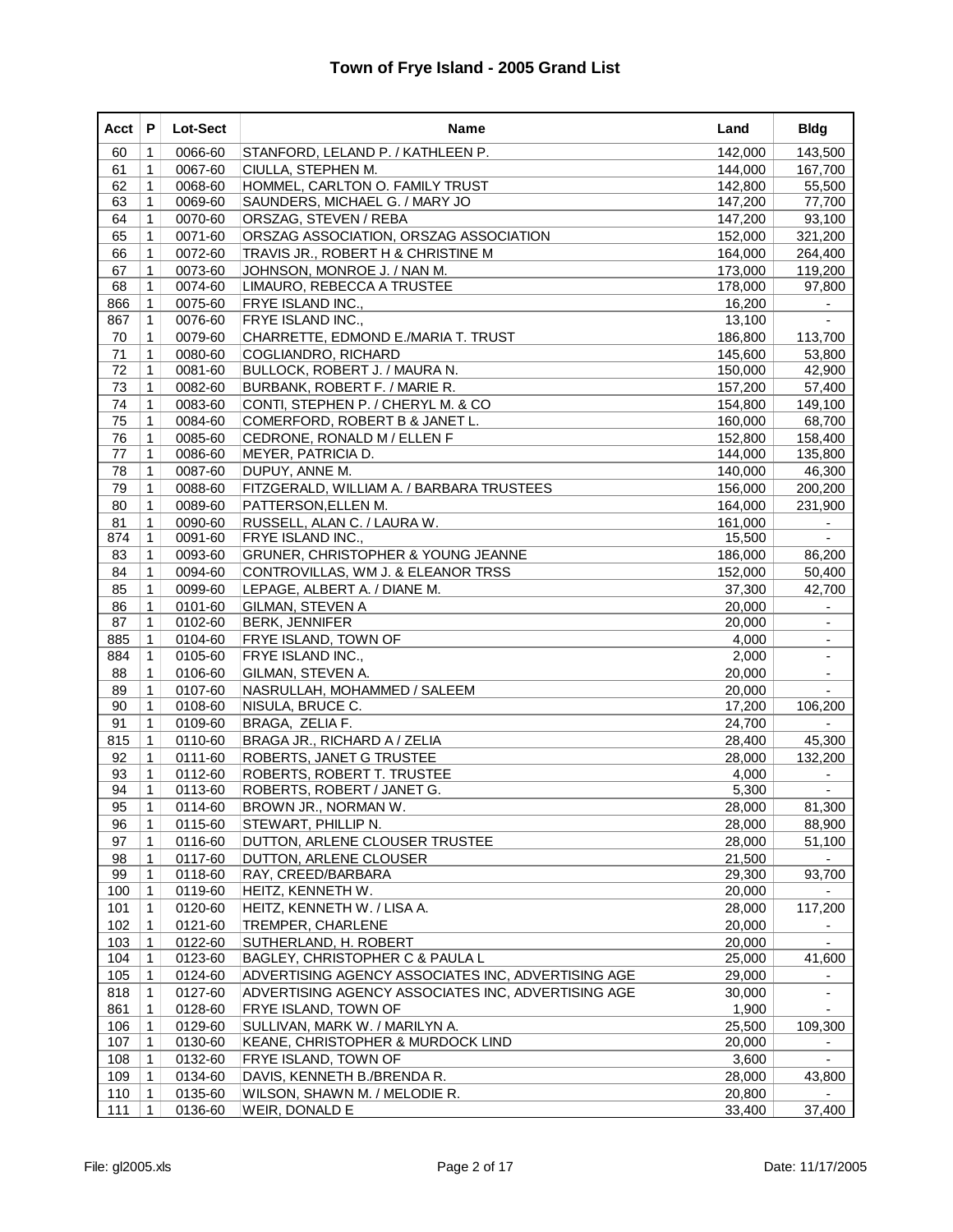| Acct | P            | <b>Lot-Sect</b> | <b>Name</b>                        | Land    | <b>Bldg</b>              |
|------|--------------|-----------------|------------------------------------|---------|--------------------------|
| 863  | 1            | 0137-60         | FRYE ISLAND, TOWN OF               | 1,900   | $\blacksquare$           |
| 112  | 1            | 0138-60         | OCONNOR, LOIS A.                   | 18,000  |                          |
| 113  | 1            | 0139-60         | OCONNOR, JAMES R. & LOIS A.        | 27,000  | 93,000                   |
| 114  | 1            | 0140-60         | OCONNOR, LOIS A.                   | 19,000  |                          |
| 115  | 1            | 0141-60         | HIRSCH, JAMES R. / BETH A.         | 27,300  | 141,000                  |
| 116  | $\mathbf 1$  | 0142-60         | <b>CORTHELL, JAMES</b>             | 19,600  |                          |
| 117  | 1            | 0143-60         | WILSON, DONALD / JANE M.           | 27,700  | 71,200                   |
| 118  | 1            | 0144-60         | PHELAN, DAVID M.                   | 19,900  |                          |
| 119  | 1            | 0145-60         | ATKINSON, JOHN A. / JACQUELINE A.  | 26,300  | 133,500                  |
| 120  | 1            | 0146-60         | TULLOCH, COLLEEN M. & JOHN G       | 29,300  | 81,000                   |
| 121  | $\mathbf 1$  | 0147-60         | <b>BRYANT, JAY</b>                 | 20,900  | $\overline{\phantom{a}}$ |
| 122  | 1            | 0148-60         | <b>BRYANT, PENNY</b>               | 21,400  |                          |
| 123  | 1            | 0149-60         | HUSSELBEE, CARL R. / MICHELLE E.   | 29,900  | 218,600                  |
| 124  | $\mathbf{1}$ | 0150-60         | SAUNDERS, MICHAEL / MARY JO        | 20,600  |                          |
| 125  | 1            | 0151-60         | BROWN, JOHN R & PATRICIA P         | 27,700  | 83,300                   |
| 126  | $\mathbf 1$  | 0152-60         | O'REILLY, DAVID J / KATHLEEN M     | 22,300  |                          |
| 127  | 1            | 0153-60         | JOHNSON, MONROE J. / NAN M.        | 21,900  |                          |
| 128  | 1            | 0154-60         | LEVINE, RALPH                      | 29,500  | 51,600                   |
| 129  | $\mathbf{1}$ | 0155-60         | ALBINO, STEPHEN A.                 | 27,100  | 78,500                   |
| 130  | 1            | 0156-60         | <b>TORIGIAN, STEVEN / MICHELLE</b> | 28,900  | 42,900                   |
| 132  | $\mathbf{1}$ | 0158-60         | CLARK, WATSON / JOANNE             | 38,700  | 167,600                  |
| 133  | 1            | 0159-60         | MC CARTHY, TIMOTHY E. / MARY A.    | 28,000  | 128,300                  |
| 134  | 1            | 0160-60         | <b>BRAUN, WILLIAM / ELENOR</b>     | 38,000  | 236,700                  |
| 136  | 1            | 0162-60         | BOYD, ROBERT E. / GERALDINE A.     | 28,000  | 92,700                   |
| 137  | 1            | 0163-60         | ARKOFF, HAROLD & MCCART ROBERT JR  | 22,700  |                          |
| 138  | $\mathbf 1$  | 0164-60         | HURLEY, MICHAEL / ANNE             | 37,800  | 45,300                   |
| 139  | 1            | 0166-60         | SHAUGHNESSEY, DAVID G. / JOAN E.   | 27,600  | 86,900                   |
| 140  | 1            | 0167-60         | KILBURN, STEVEN P. / ANN MARIE     | 26,600  | 45,600                   |
| 141  | 1            | 0168-60         | MEAD, ANDREW & DEIDRE              | 14,900  |                          |
| 142  | 1            | 0169-60         | KIRNER, MICHAL K. / MARIANNE E.    | 24,700  | 107,100                  |
| 143  | $\mathbf 1$  | 0170-60         | CIARCIA, MICHAEL A. / MARGARET A.  | 28,000  | 80,400                   |
| 144  | 1            | 0171-60         | CIARCIA, MARGARET A.               | 20,000  |                          |
| 145  | 1            | 0172-60         | DENOMMEE, MARK S & MATTHEW C       | 28,000  | 50,700                   |
| 146  | $\mathbf{1}$ | 0173-60         | KOCH-GOVERT, KIMBERLY L.           | 7,200   |                          |
| 147  | 1            | 0174-60         | HADLEY, HAROLD A.                  | 37,300  | 161,900                  |
| 148  | $\mathbf 1$  | 0176-60         | FRYE ISLAND INC.,                  | 2,100   |                          |
| 149  | 1            | 0201-60         | FLOWERDEW, LOUISE A.               | 206,900 | 218,500                  |
| 151  | 1            | 0203-60         | COVILLE, MARK P. / LYNDA C.        | 158,300 | 142,500                  |
| 892  | 1            | 0204-60         | FRYE ISLAND INC.,                  | 13,900  |                          |
| 152  | $\mathbf 1$  | 0205-60         | KANE, CATHERINE D. TRUSTEE         | 153,600 | 246,100                  |
| 153  | $\mathbf 1$  | 0206-60         | ROSEN, CRAIG H. / CAMMI L.         | 219,500 | 213,500                  |
| 891  | 1            | 0207-60         | <b>FRYE ISLAND INC.,</b>           | 13,900  |                          |
| 154  | 1            | 0208-60         | TEDFORD, GREGORY S. / MARIE T.     | 143,400 | 135,100                  |
| 155  | 1            | 0209-60         | FANTASIA, ROBERT / SUZANNE         | 148,200 | 69,200                   |
| 156  | 1            | 0210-61         | EPSTEIN, RONALD A. / EILEEN M.     | 152,500 | 58,600                   |
| 157  | 1            | 0211-61         | SANSONETTI, ROBERT / ANDREA        | 178,300 | 74,500                   |
| 158  | 1            | 0212-61         | ROGERS JR., SIDNEY D. / ANNE M.    | 153,300 | 106,900                  |
| 159  | 1            | 0213-61         | MACK, JOHN R. & PENDA LAURA M.     | 201,600 | 129,400                  |
| 160  | 1            | 0216-61         | CHALMERS JR., EDWARD               | 149,000 |                          |
| 161  | 1            | 0217-61         | CHARRETTE, EDMOND / ANNIE          | 156,200 | 41,300                   |
| 162  | 1            | 0218-61         | JOHNSON, DAVID R.                  | 159,100 | 45,600                   |
| 163  | 1            | 0219-61         | NANNOLA, PATRICK L. / NANCY        | 195,600 | 128,700                  |
| 165  | 1            | 0221-61         | BRYANT, KENNETH H. / IRMGARD K.    | 153,200 | 85,000                   |
| 166  | 1            | 0222-61         | WAGNER, AMY / DAVE                 | 153,200 | 132,900                  |
| 167  | $\mathbf 1$  | 0223-61         | TRUEMAN, CHERYL & CRAIG TRUSTEES   | 199,400 | 92,000                   |
| 169  | $\mathbf 1$  | 0225-61         | TOOMEY, TIMOTHY A                  | 59,300  | $\blacksquare$           |
| 911  | 1            | 0226-61         | FRYE ISLAND, TOWN OF               | 15,600  |                          |
|      |              |                 |                                    |         | $\blacksquare$           |
| 1016 | 1            | 0230-61         | FRYE ISLAND, TOWN OF               | 30,900  | $\overline{\phantom{a}}$ |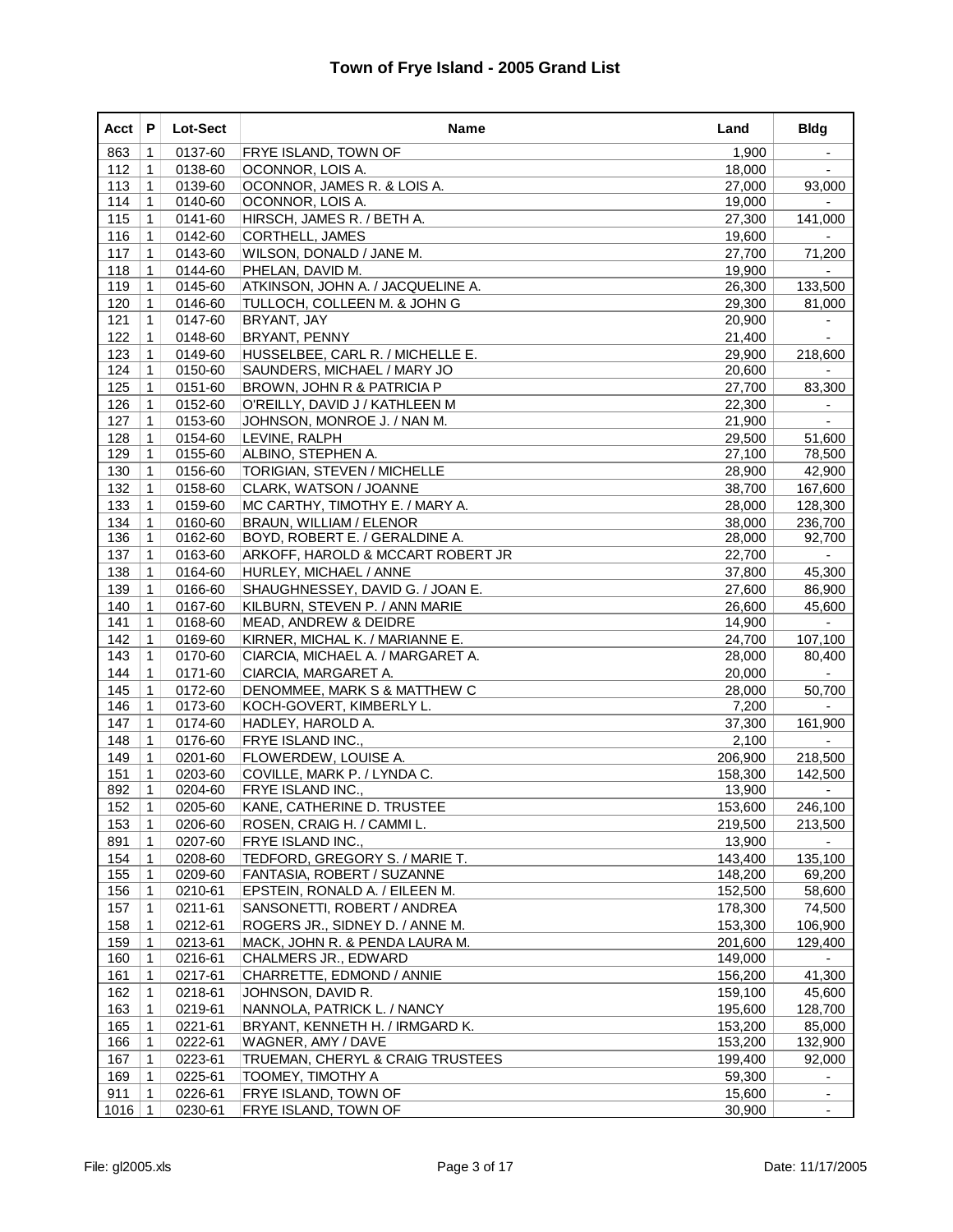| Acct | P              | <b>Lot-Sect</b> | Name                                               | Land    | <b>Bldg</b> |
|------|----------------|-----------------|----------------------------------------------------|---------|-------------|
| 170  | 1              | 0236-61         | <b>FRYE ISLAND, TOWN OF</b>                        | 25,900  |             |
| 171  | 1              | 0237-61         | BREEN, JAMES / DIANE                               | 16,600  |             |
| 172  | 1              | 0238-61         | SAVAGE, TODD S. / LINDA M. & PRENT                 | 22,600  | 116,700     |
| 173  | 1              | 0239-61         | RACKLEY, LOUISE M.                                 | 36,200  | 135,100     |
| 174  | $\mathbf 1$    | 0241-61         | LEAVITT, WILLIAM Z. / PATRICIA M.                  | 149,100 | 66,900      |
| 175  | $\mathbf{1}$   | 0242-61         | STONE, STEPHANIE T.                                | 158,000 | 129,700     |
| 176  | 1              | 0243-61         | BREEN, JAMES / DIANE                               | 157,300 | 133,900     |
| 177  | $\mathbf{1}$   | 0244-61         | CONLON, NANCY M.                                   | 150,600 | 62,400      |
| 178  | 1              | 0245-61         | EASTMAN, WARREN O. / PATRICIA LIVI                 | 145,000 | 71,000      |
| 179  | $\mathbf 1$    | 0246-61         | STORER, SANDRA A. / JAMES A.                       | 176,500 | 113,700     |
| 180  | $\mathbf 1$    | 0247-61         | LEONARD, DOROTHY L TRUSTEE                         | 153,400 | 111,300     |
| 181  | 1              | 0248-61         | WELTER, RICHARD A. / BONNIE L.                     | 145,500 | 104,200     |
| 182  | 1              | 0249-61         | BARRY, JAMES F. / CORNELIA M.                      | 139,300 | 84,400      |
| 183  | 1              | 0250-61         | MORIARTY, WILLIAM F.                               | 143,100 | 79,300      |
| 184  | $\mathbf 1$    | 0251-61         | <b>BROWNSTEIN, SYLVIA</b>                          | 186,500 | 125,500     |
| 186  | $\mathbf 1$    | 0253-61         | OLCOTT JR, JOHN Z / LISA M                         | 147,200 | 91,700      |
| 187  | 1              | 0254-61         | GOTTLIEB, GERALD L.                                | 183,200 | 235,000     |
| 189  | $\mathbf{1}$   | 0256-61         | SULLIVAN, JOSEPH D. / EILEEN                       | 115,300 | 102,000     |
| 190  | 1              | 0257-61         | GIGGEY, ROBERT W. / KATHLEEN T.                    | 138,100 | 79,600      |
| 191  | 1              | 0259-61         | <b>BOVE, SUZANNE</b>                               | 138,300 | 51,700      |
| 192  | $\mathbf{1}$   | 0261-61         | COMLEY, JUDITH L.                                  | 146,300 | 152,900     |
| 193  | 1              | 0262-61         | COMLEY, JUDITH L.                                  | 115,500 |             |
| 194  | 1              | 0263-61         | BRYANT, JAY / PENNY                                | 135,500 | 24,800      |
| 195  | 1              | 0265-61         | PORELL, JANICE A.                                  | 160,600 | 121,500     |
| 197  | 1              | 0266-61         | GIGGEY, RICHARD E.                                 | 129,800 | 115,900     |
| 198  | 1              | 0267-61         | SMART, JOHN F. & PATRICIA E.                       | 136,000 | 80,000      |
| 199  | 1              | 0268-61         | SPEED, WILLIAM J.                                  | 136,600 | 109,400     |
| 200  | $\mathbf{1}$   | 0269-61         | NUN, JOHN B. / MIRIAM J. TRUSTEES                  | 136,300 | 157,600     |
| 201  | 1              | 0270-61         | MIDDLETON, WILLIAM T.                              | 133,800 | 101,600     |
| 202  | $\mathbf{1}$   | 0271-61         | ARANYI, STEVEN F. / BARBARA A.                     | 124,400 | 66,100      |
| 203  | $\mathbf{1}$   | 0272-61         | SCARRITT, SUSAN D. & EVANS BETH D                  | 120,200 | 108,700     |
| 204  | 1              | 0273-61         | ADVERTISING AGENCY ASSOCIATES INC, ADVERTISING AGE | 125,800 |             |
| 205  | $\mathbf{1}$   | 0274-61         | RICE, GEOFFREY I.                                  | 128,100 |             |
| 206  | 1              | 0275-61         | RICE, HARRIET S.                                   | 160,100 | 197,900     |
| 207  | $\mathbf 1$    | 0276-61         | PERRY, PHIL M. / NANCY S.                          | 141,600 | 259,600     |
| 208  | $\mathbf 1$    | 0277-61         | VANDE HEI, RICHARD P. / ELAINE A.                  | 133,200 | 145,000     |
| 209  | 1              | 0278-61         | REALI, FRANK / CARMELA A.                          | 128,000 | 8,900       |
| 210  | $\mathbf{1}$   | 0279-61         | SCHIESSER, WILLIAM D / SHANNON F                   | 125,800 | 75,700      |
| 211  | 1              | 0280-61         | VESPRINI, MICHAEL / ALECIA                         | 149,400 | 89,800      |
| 212  | $\mathbf 1$    | 0281-62         | LENTINE, PETER J                                   | 148,600 | 163,700     |
| 213  | $\mathbf{1}$   | 0282-62         | PETERSON, PAUL T.                                  | 148,100 | 83,600      |
| 912  | $\mathbf 1$    | 0283-61         | ROSS, ALAN / KATHLEEN                              | 56,400  |             |
| 214  | $\mathbf{1}$   | 0284-62         | LUTZ, RONALD W. / JEAN C.                          | 149,800 | 80,500      |
| 215  | $\mathbf 1$    | 0285-62         | WRZESINSKY, ERNEST R. / LORRAINE                   | 148,900 | 95,100      |
| 216  | $\mathbf 1$    | 0286-62         | CLEMENT, ANTON S. / SONDRA R.                      | 149,600 | 176,200     |
| 217  | $\mathbf 1$    | 0287-62         | MORIN, GRACE M.                                    | 151,700 | 44,600      |
| 218  | $\mathbf 1$    | 0288-62         | SULLIVAN, MARK W. / MARILYN A.                     | 142,500 | 214,600     |
| 219  | 1              | 0289-62         | HANCHETT, PATRICIA B.                              | 144,400 | 132,600     |
| 220  | $\mathbf 1$    | 0290-62         | HANCHETT, KENNETH                                  | 139,700 |             |
| 221  | 1              | 0291-62         | OHANESIAN, JACOB H. / CHARLOTTE                    | 142,000 | 130,600     |
| 222  | $\mathbf 1$    | 0292-62         | DEFELICE, ROBERT J                                 | 143,500 | 84,500      |
| 223  | 1              | 0293-62         | NANNOLA, VALERIE CAVANAUGH                         | 146,500 | 168,700     |
| 223  | $\overline{c}$ | 0293-62         | NANNOLA, VALERIE CAVANAUGH                         |         |             |
| 913  | $\mathbf 1$    | 0294-60         | FRYE ISLAND INC.,                                  | 13,000  |             |
| 224  | 1              | 0295-62         | <b>FREDERICK, MARION H.</b>                        | 186,100 | 276,000     |
| 225  | $\mathbf 1$    | 0297-62         | MUDARRI, RICHARD J. / MARY T.                      | 146,900 | 122,600     |
| 226  | 1              | 0298-62         | BELL, JEFFREY J. / DENISE B.                       | 154,500 | 214,000     |
| 227  | 1              | 0299-62         | DAVIS, DONALD E. / LAURA C.                        | 153,600 | 130,600     |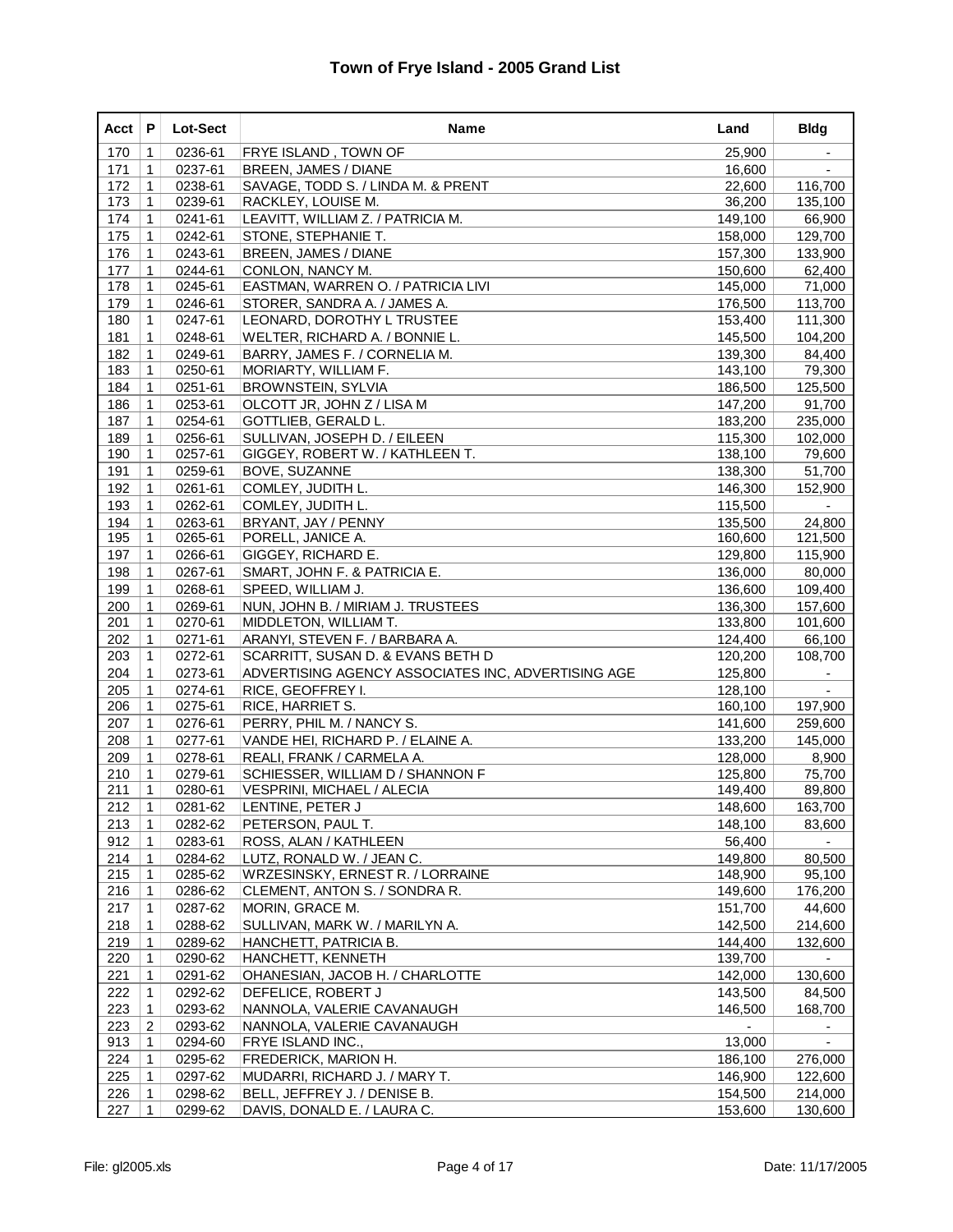| Acct | P              | Lot-Sect | Name                                               | Land    | <b>Bldg</b>              |
|------|----------------|----------|----------------------------------------------------|---------|--------------------------|
| 228  | 1              | 0300-62  | CATALANO, FRANK J. / JANET A.                      | 146,400 | 127,000                  |
| 229  | 1              | 0301-60  | ANTHONY, WESLEY R. / DEBORAH                       | 33,200  | 85,400                   |
| 230  | $\mathbf{1}$   | 0302-60  | DYSENCHUK, PAUL B. / DAVID J.                      | 33,100  | 46,300                   |
| 231  | 1              | 0303-60  | FLAHIVE, LINDA C.                                  | 22,500  |                          |
| 232  | $\mathbf 1$    | 0304-60  | FLAHIVE, PAUL E. / LINDA C.                        | 21,800  | $\blacksquare$           |
| 233  | 1              | 0305-60  | SPRING, PHILIP / KAREN                             | 27,500  | 84,200                   |
| 234  | 1              | 0306-60  | CLITHERO, ROBYN / WILLIAM                          | 19,500  |                          |
| 235  | $\mathbf{1}$   | 0307-60  | TALVY, PETER R. / NANCY L.                         | 28,000  | 104,400                  |
| 236  | 1              | 0308-60  | ZARRELLA, ALEXANDER F. / ROBERTA E                 | 27,000  | 114,700                  |
| 893  | $\mathbf 1$    | 0310-60  | <b>FRYE ISLAND INC.,</b>                           | 2,100   | $\overline{\phantom{a}}$ |
| 237  | $\mathbf 1$    | 0311-60  | CASEY, JOSEPH P/MICHELLE M.                        | 19,800  |                          |
| 238  | 1              | 0312-61  | RUSSO, ROBERT T. / JEAN L.                         | 28,100  | 57,500                   |
| 239  | $\mathbf{1}$   | 0313-61  | TEDFORD, GREGORY S. / MARIE T.                     | 29,200  | 96,300                   |
| 240  | 1              | 0314-61  | TRENCHARD, WILLIAM A. / JOYCE L.                   | 30,300  | 85,900                   |
| 242  | $\mathbf 1$    | 0316-61  | RILEY, BRIAN / CAROL                               | 38,800  | 66,500                   |
| 243  | 1              | 0317-61  | MANN, EDWARD R. / KATHLEEN                         | 27,600  | 83,200                   |
| 244  | 1              | 0318-61  | ASPESI, RICHARD B. / MARY E.                       | 26,800  | 76,100                   |
| 245  | $\mathbf{1}$   | 0320-61  | KIRSCHENBAUM, MELVIN / ARLENE R.                   | 34,800  | 59,600                   |
| 914  | 1              | 0322-60  | <b>FRYE ISLAND, TOWN OF</b>                        | 1,600   |                          |
| 246  | $\mathbf 1$    | 0323-61  | KUIKEN, JAMES L. / JOYCE C.                        | 26,400  | 57,100                   |
| 915  | 1              | 0326-60  | <b>FRYE ISLAND, TOWN OF</b>                        | 6,400   |                          |
| 247  | 1              | 0331-61  | JORDAN, JAMES / STEPHANIE A.                       | 19,800  |                          |
| 248  | 1              | 0337-61  | SHARPE, PATRICIA A                                 | 30,100  | 104,700                  |
| 249  | $\mathbf{1}$   | 0338-61  | HODGE, JOHN A. / THERESA B.                        | 31,800  | 76,600                   |
| 250  | $\mathbf 1$    | 0340-61  | FLEISCHMAN, STEPHEN H                              | 30,900  | 116,400                  |
| 251  | 1              | 0341-61  | KURGAN JR., ANTHONY M & JOSEPHINE                  | 29,200  | 64,300                   |
| 252  | 1              | 0342-61  | MUSOROFITI, JOHN / LENORE                          | 27,900  | 112,800                  |
| 253  | $\mathbf{1}$   | 0343-61  | CONSIDINE, MARYELLEN                               | 19,900  |                          |
| 254  | 1              | 0344-61  | LIMING, STEPHEN C. / MICHELLE                      | 27,500  | 96,600                   |
| 255  | $\mathbf 1$    | 0345-61  | LANNON, ROBERT E & MICHAEL C &                     | 24,100  | 62,500                   |
| 916  | 1              | 0346-61  | FRYE ISLAND INC.,                                  | 1,400   |                          |
| 256  | 1              | 0347-61  | WILSON, SCOTT G. / ROBIN M.                        | 21,800  | 172,800                  |
| 257  | 1              | 0348-61  | OLCOTT JR., JOHN Z / LISA M                        | 18,500  | $\sim$                   |
| 917  | 1              | 0349-61  | FRYE ISLAND INC.,                                  | 1,900   |                          |
| 258  | $\mathbf 1$    | 0350-61  | FRYE ISLAND, TOWN OF                               | 18,200  | $\blacksquare$           |
| 259  | $\mathbf 1$    | 0351-61  | <b>BROWN, JANICE</b>                               | 15,800  |                          |
| 260  | $\mathbf 1$    | 0352-61  | BROWN, CHARLES H. / JANICE                         | 25,400  | 52,500                   |
| 261  | $\mathbf{1}$   | 0353-61  | GIGGEY, ROBERT W. / KATHLEEN T.                    | 19,600  |                          |
| 262  | 1              | 0354-61  | BRYANT, JAY C./PENNY A                             | 27,600  | 71,800                   |
| 263  | $\overline{1}$ | 0355-61  | BICKUM, CHRISTOPHER D. / ALLISON M                 | 31,100  | 75,900                   |
| 264  | $\mathbf 1$    | 0356-61  | DAVIS, RICHARD A.                                  | 31,000  | 101,000                  |
| 265  | $\mathbf 1$    | 0357-61  | JAKUBIAK, ARTHUR Z.                                | 20,400  |                          |
| 266  | $\mathbf 1$    | 0358-61  | LARHETTE, SIDNEY W. / MARLENE A.                   | 28,400  | 60,600                   |
| 267  | 1              | 0359-61  | SULLIVAN, MARK W. / MARILYN A.                     | 21,000  |                          |
| 268  | $\mathbf 1$    | 0360-61  | FRYE ISLAND INC.,                                  | 23,200  | $\blacksquare$           |
| 269  | $\mathbf 1$    | 0361-61  | O'CONNOR, JAMES L./LAURETTA L.                     | 7,200   | $\blacksquare$           |
| 918  | 1              | 0362-61  | FRYE ISLAND INC.,                                  | 2,000   |                          |
| 270  | $\mathbf 1$    | 0363-61  | FRYE ISLAND INC.,                                  | 6,300   |                          |
| 271  | 1              | 0364-61  | ADVERTISING AGENCY ASSOCIATES INC, ADVERTISING AGE | 19,400  |                          |
| 919  | 1              | 0365-61  | FRYE ISLAND INC.,                                  | 1,900   | $\blacksquare$           |
| 272  | 1              | 0366-61  | <b>ZINCK, TRACEY</b>                               | 19,900  | ٠                        |
| 920  | 1              | 0368-61  | FRYE ISLAND INC.,                                  | 4,000   |                          |
| 273  | 1              | 0370-61  | REALI, FRANK / CARMELA A.                          | 21,400  |                          |
| 274  | 1              | 0371-61  | YOUNG, STEVEN / THERESE                            | 32,300  | 90,900                   |
| 275  | $\mathbf 1$    | 0372-61  | HOUSE, PHYLLIS S. & HOUSE RICHARD                  | 37,800  | 64,800                   |
| 276  | 1              | 0374-61  | ANTHONY, DEBORAH A & WESLEY R                      | 29,100  | 101,600                  |
| 277  | $\mathbf 1$    | 0375-61  | BELMORE, RALPH P & JANET E                         | 21,400  |                          |
| 278  | $\mathbf 1$    | 0376-62  | BELMORE, RALPH / JANET                             | 30,300  | 84,500                   |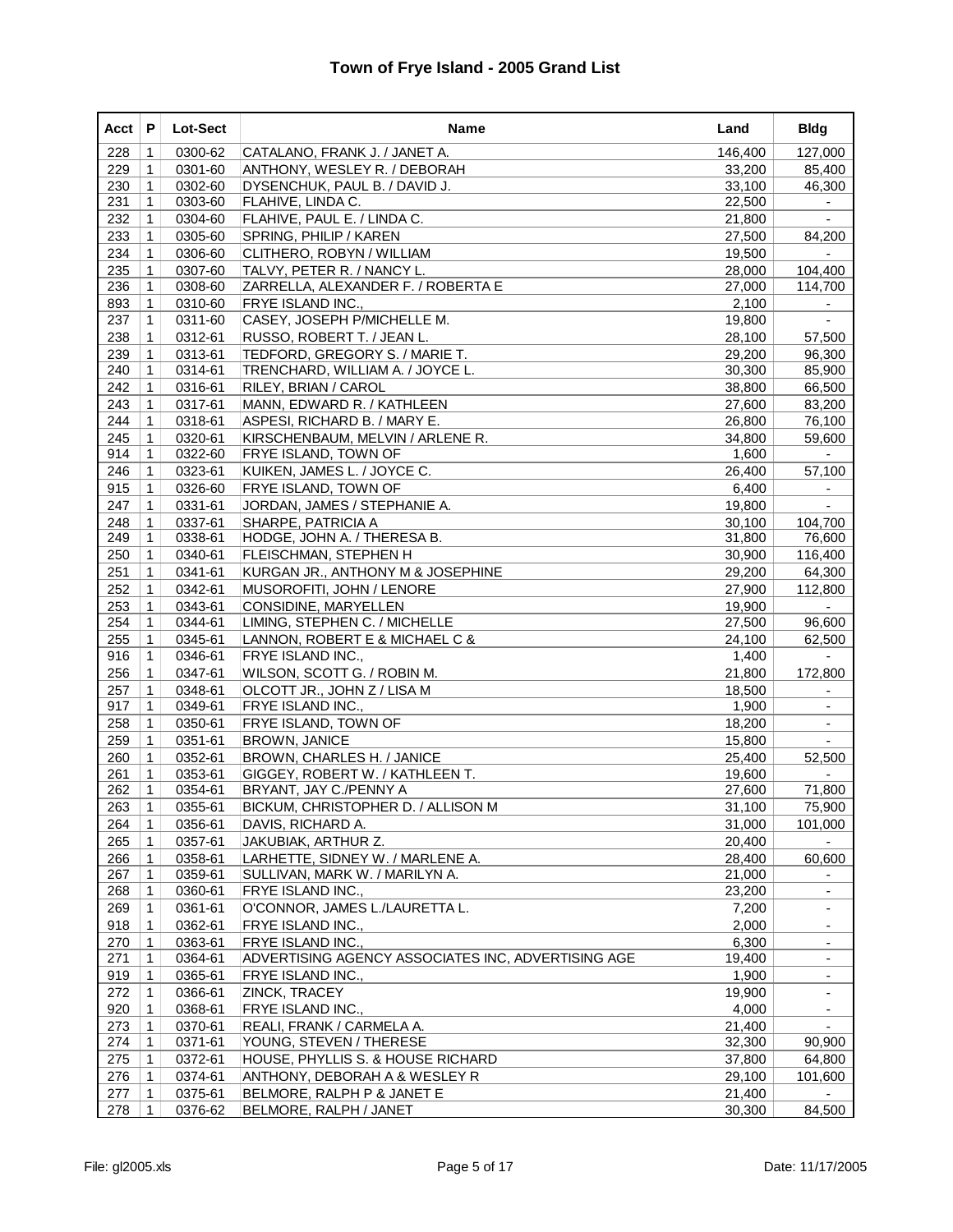| Acct | P              | Lot-Sect | Name                                   | Land                     | <b>Bldg</b>              |
|------|----------------|----------|----------------------------------------|--------------------------|--------------------------|
| 279  | 1              | 0377-62  | CAMPBELL, WILFRED P. / KATHLEEN H.     | 28,400                   | 84,800                   |
| 280  | 1              | 0378-62  | KANNIARD, RANDY / KATHY                | 28,400                   | 189,400                  |
| 281  | 1              | 0379-62  | MUELLER JR., FREDERICK W. / CHRISTA H  | 28,300                   | 107,300                  |
| 282  | 1              | 0380-62  | ROSS, ALAN W. / KATHLEEN A.            | 28,300                   | 111,500                  |
| 283  | $\mathbf 1$    | 0381-62  | GILMAN, STEVEN A                       | 28,200                   |                          |
| 284  | $\mathbf{1}$   | 0382-62  | CLEMENT, ANTON S.                      | 20,100                   | $\overline{\phantom{a}}$ |
| 285  | 1              | 0383-62  | CLEMENT, JULIE A.                      | 20,100                   |                          |
| 286  | $\mathbf{1}$   | 0384-62  | <b>GILMAN, PATRICIA A</b>              | 28,000                   | 20,100                   |
| 287  | 1              | 0385-62  | GLEESON, DAVID S. / DIANNE L.          | 28,500                   | 68,200                   |
| 288  | $\mathbf{1}$   | 0386-62  | HUCHTHAUSEN, PETER / KATHLEEN          | 27,100                   | 44,600                   |
| 289  | $\mathbf 1$    | 0387-62  | EDWARDS, DEBORAH L                     | 29,100                   | $\overline{\phantom{a}}$ |
| 829  | 1              | 0389-62  | EDWARDS, DEBORAH L                     | 23,000                   |                          |
| 290  | $\mathbf{1}$   | 0391-62  | PLUMER JR., JOHN R / MARIE             | 20,500                   | $\blacksquare$           |
| 291  | 1              | 0392-62  | <b>SCHRIMMER, LISA M</b>               | 37,400                   | 81,700                   |
| 1066 | $\mathbf{1}$   | 0394-62  | FRYE ISLAND INC.,                      | 12,300                   | $\overline{\phantom{a}}$ |
| 1065 | $\mathbf 1$    | 0394-62  | MUDARRI, RICHARD J / MARY T            | 20,300                   | $\overline{\phantom{a}}$ |
| 293  | 1              | 0395-62  | DAVIS, BARBARA J & TERESA E            | 6,900                    |                          |
| 921  | $\mathbf{1}$   | 0396-62  | <b>FRYE ISLAND INC.,</b>               | 3,700                    |                          |
| 294  | 1              | 0398-62  | NYE, DAVID B.                          | 34,300                   | 142,800                  |
| 295  | 1              | 0399-62  | WAGNER, DAVID & AMY T                  | 45,000                   | 70,000                   |
| 922  | $\mathbf 1$    | 0401-62  | <b>FRYE ISLAND INC.,</b>               | 2,100                    | $\overline{\phantom{a}}$ |
| 296  | 1              | 0402-62  | <b>WHITE-COONEY, SHIRLEY</b>           | 6,000                    |                          |
| 297  | 1              | 0403-62  | WILSON, KEVIN R. / SUSAN J.            | 25,900                   | 93,000                   |
| 298  | 1              | 0500-62  | BLACK, DWAYNE R & MARCIA P             | 215,000                  | 74,500                   |
| 299  | $\mathbf 1$    | 0501-60  | TREACY, DAVID R & LOIS & BEDELL ERIC N | 368,000                  | 121,200                  |
| 299  | $\overline{c}$ | 0501-60  | TREACY, DAVID R & LOIS & BEDELL ERIC N |                          | 25,200                   |
| 299  | 3              | 0501-60  | TREACY, DAVID R & LOIS & BEDELL ERIC N |                          | 62,400                   |
| 299  | $\overline{4}$ | 0501-60  | TREACY, DAVID R & LOIS & BEDELL ERIC N |                          | 104,000                  |
| 301  | 1              | 0503-61  | DALEY, JEFFREY M. & MARY ANN           | 184,000                  | 29,800                   |
| 301  | $\overline{2}$ | 0503-61  | DALEY, JEFFREY M. & MARY ANN           | $\blacksquare$           | 9,100                    |
| 301  | 3              | 0503-61  | DALEY, JEFFREY M. & MARY ANN           | $\overline{\phantom{a}}$ | 6,500                    |
| 302  | 1              | 0504-60  | LANE, M THERESA TRUSTEE                | 38,600                   | 800                      |
| 303  | 1              | 0505-61  | THOMAS, MARK / ROBERTA                 | 144,000                  | 100,800                  |
| 304  | 1              | 0506-62  | MCFARLAND, JANISE                      | 471,600                  | 38,800                   |
| 305  | $\mathbf 1$    | 0507-60  | LANE, BRUCE R. / M THERESA             | 115,800                  | 54,300                   |
| 306  | $\mathbf 1$    | 0508-62  | <b>MACGREGOR III, JOHN W TRUSTEE</b>   | 186,400                  | 250,200                  |
| 856  | 1              | 0510-60  | LA DOW. ROBERT P / CLAIRE M            |                          |                          |
| 307  | 1              | 0800-60  | FRYE ISLAND, TOWN OF                   | 9,500                    |                          |
| 308  | 1              | 0801-60  | LEDGARD II, HARRY J & LEVY PERRI       | 17,500                   | 37,400                   |
| 309  | $\mathbf 1$    | 0802-60  | SAVAGE, TODD S. & LINDA M. & PRENT     | 9,500                    |                          |
| 310  | $\mathbf{1}$   | 0803-60  | HAGGETT, SAMUEL E & MELISSA J          | 9,500                    | 67,700                   |
| 865  | 1              | 0804-60  | FRYE ISLAND, TOWN OF                   | 1,400                    |                          |
| 311  | $\mathbf{1}$   | 0806-60  | BUXTON, RICHARD / NANCY                | 1,900                    | 5,800                    |
| 864  | $\mathbf 1$    | 0807-60  | <b>FRYE ISLAND, TOWN OF</b>            | 900                      |                          |
| 312  | $\mathbf 1$    | 0808-60  | MARTYN, RICHARD / CONSTANCE            | 21,000                   | 59,600                   |
| 313  | 1              | 0810-60  | RIVARD, JOAN M.                        | 9,500                    |                          |
| 808  | 1              | 0812-60  | RIVARD, JOHN E & Joan M CO-TRUSTEES    | 21,500                   | 120,700                  |
| 314  | 1              | 0813-60  | RASHID, MARK J. / BARBARA J.           | 21,500                   | 68,800                   |
| 315  | $\mathbf 1$    | 0815-60  | LACERTE, RICHARD & JEANNINE TRUSTEES   | 21,500                   | 126,100                  |
| 316  | $\mathbf 1$    | 0817-60  | <b>GIELLA, ESTATE OF</b>               | 9,500                    |                          |
| 317  | $\mathbf 1$    | 0818-60  | FOSTER, BERNARD S. / LINDA T.          | 9,100                    |                          |
| 318  | 1              | 0819-60  | POLONKA, CHRISTINE                     | 17,100                   | 109,600                  |
| 319  | 1              | 0820-60  | ROGERS, WINIFRED                       | 9,100                    |                          |
| 320  | $\mathbf 1$    | 0821-60  | <b>BRISTOL, SALLY A.</b>               | 16,500                   | 134,500                  |
| 321  | 1              | 0822-60  | LOCKE, STEPHEN K/BARBARA A             | 17,500                   | 111,400                  |
| 322  | $\mathbf 1$    | 0823-60  | WALDRON, KAREN A.                      | 17,500                   | 116,300                  |
| 323  | 1              | 0824-60  | <b>GIBSON, THERESE B</b>               | 9,500                    |                          |
| 324  | 1              | 0825-60  | GIBSON, ROBERT A / THERESE B           | 17,500                   | 46,400                   |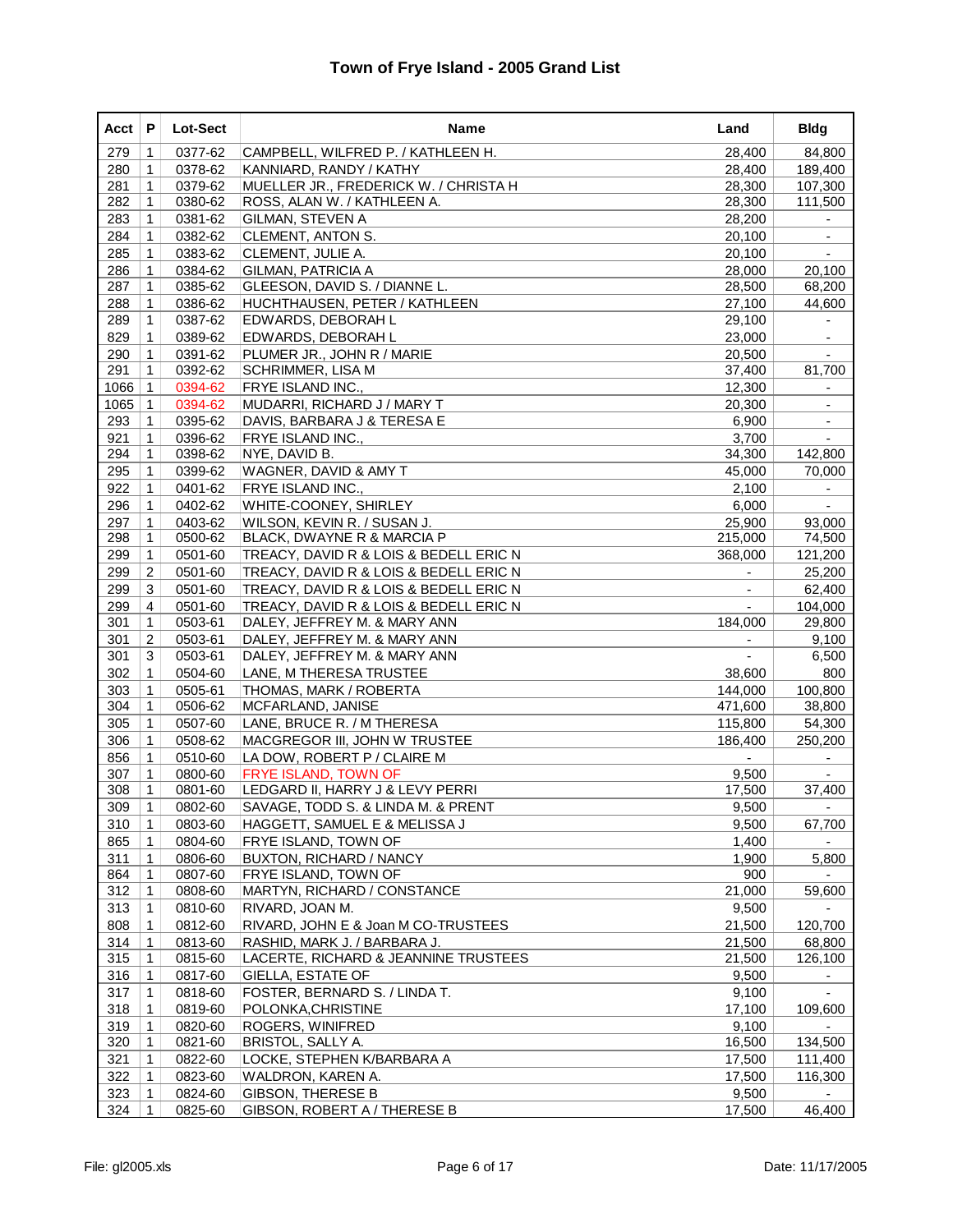| Acct | P            | Lot-Sect | Name                                   | Land   | <b>Bldg</b>              |
|------|--------------|----------|----------------------------------------|--------|--------------------------|
| 325  | 1            | 0826-60  | GASS, JOHN                             | 9,500  |                          |
| 326  | 1            | 0827-60  | GASS, KELLY A                          | 9,500  |                          |
| 327  | 1            | 0828-60  | KIVEKAS, STEVEN A. / SUZANNE           | 17,500 | 87,700                   |
| 328  | 1            | 0829-60  | KAPLAN, MICHAEL D.                     | 17,500 | 90,100                   |
| 809  | 1            | 0831-60  | TINSMAN, TIMOTHY / SUZANNE             | 36,000 | 98,300                   |
| 887  | 1            | 0851-60  | FRYE ISLAND INC.,                      | 1,000  |                          |
| 330  | 1            | 0852-60  | KELLY, DANA R. / LESLIE M.             | 2,300  |                          |
| 888  | 1            | 0853-60  | <b>FRYE ISLAND INC.,</b>               | 1,100  |                          |
| 331  | 1            | 0854-60  | HOLGERSEN, HAROLD M. / KATHRYN J.      | 19,000 | 66,800                   |
| 889  | 1            | 0855-60  | FRYE ISLAND INC.,                      | 1,100  | $\overline{\phantom{a}}$ |
| 332  | 1            | 0856-60  | VEINOT, JAN ELLEN                      | 11,000 |                          |
| 890  | 1            | 0858-60  | <b>FRYE ISLAND INC.,</b>               | 1,500  |                          |
| 333  | 1            | 0859-60  | DONIO JR., SAMUEL A. / NANCY M.        | 20,000 | 113,500                  |
| 334  | 1            | 0860-60  | MILLEY, WARREN L.                      | 23,500 | 32,700                   |
| 877  | $\mathbf{1}$ | 0862-60  | <b>FRYE ISLAND INC.,</b>               | 1,100  |                          |
| 336  | 1            | 0863-60  | MASULLA, RONALD J.                     | 19,000 | 44,800                   |
| 876  | 1            | 0866-60  | <b>FRYE ISLAND INC.,</b>               | 2,100  |                          |
| 337  | $\mathbf{1}$ | 0868-60  | LEPENVEN, MAURICE E / PATRICIA         | 19,000 | 38,300                   |
| 338  | 1            | 0869-60  | LEPENVEN, MAURICE E.                   | 11,000 |                          |
| 875  | $\mathbf{1}$ | 0870-60  | FRYE ISLAND INC.,                      | 1,100  | $\blacksquare$           |
| 340  | 1            | 0872-60  | HICKIE, BRUCE E/ KATHLEEN F/ CAROLYN A | 23,500 | 109,500                  |
| 878  | 1            | 0873-60  | FRYE ISLAND INC.,                      | 1,100  |                          |
| 341  | 1            | 0874-60  | GILMAN, STEVEN A.                      | 10,900 |                          |
| 342  | 1            | 0875-60  | GILMAN, KIMBERLY                       | 2,200  |                          |
| 343  | 1            | 0876-60  | <b>FRYE ISLAND, TOWN OF</b>            | 2,200  | $\blacksquare$           |
| 344  | 1            | 0877-60  | LARSON, J. BRYAN/LEIGH                 | 18,900 | 75,700                   |
| 345  | 1            | 0878-60  | <b>HAFEY, HEIDI MOSES</b>              | 10,900 |                          |
| 879  | $\mathbf{1}$ | 0880-60  | FRYE ISLAND INC.,                      | 1,700  |                          |
| 346  | 1            | 0881-60  | SAVOIE, GARY / TINA                    | 10,900 |                          |
| 347  | 1            | 0884-60  | <b>TIBERII, ANTHONY</b>                | 10,900 | $\overline{\phantom{a}}$ |
| 881  | 1            | 0885-60  | FRYE ISLAND INC.,                      | 2,200  |                          |
| 834  | 1            | 0887-60  | <b>BUCKLEY, BRIAN D/LISA G</b>         | 30,300 | 119,800                  |
| 349  | 1            | 0888-60  | LANNON, ROBERT E MICHAEL C &           | 10,900 |                          |
| 350  | 1            | 0889-60  | PERSSON, STEPHEN / KATHLEEN            | 18,800 | 64,700                   |
| 351  | 1            | 0890-60  | PIRA, DAVID P./RULE LYNN C             | 11,000 |                          |
| 352  | 1            | 0891-60  | <b>BROADDUS, ANDREW</b>                | 23,000 | 90,000                   |
| 882  | 1            | 0893-60  | <b>FRYE ISLAND INC.,</b>               | 1,200  |                          |
| 354  | 1            | 0895-60  | MARTIN, J. ROBERT                      | 20,000 | 43,200                   |
| 355  | 1            | 0896-60  | <b>BUSSOLARI, ROBERT A</b>             | 13,700 |                          |
| 356  | $\mathbf 1$  | 0897-60  | KOCHON, KENT L                         | 11,000 |                          |
| 357  | $\mathbf 1$  | 0898-60  | PETERSON, CARL / PATRICIA              | 11,000 |                          |
| 358  | 1            | 0899-60  | FOSHER, CATHERINE A.                   | 19,800 | 41,800                   |
| 359  | 1            | 0900-60  | SPITZ, S. LEONARD / IRENE E.           | 20,100 | 64,000                   |
| 360  | 1            | 0901-60  | ROBERTS, PAUL A / LINDA L              | 11,000 |                          |
| 799  | 1            | 0902-60  | <b>HAFEY, HEIDI MOSES</b>              | 11,000 | $\overline{\phantom{0}}$ |
| 361  | 1            | 0903-60  | REMILLARD, ALPHONSE / JEANNETTE        | 3,600  | ۰.                       |
| 362  | 1            | 0904-60  | HARTLEY, CAMERON F/KELLY M             | 11,000 |                          |
| 363  | $\mathbf 1$  | 0905-60  | SULLIVAN, MARK W. / MARILYN A.         | 11,000 |                          |
| 871  | 1            | 0906-60  | FRYE ISLAND INC.,                      | 1,100  |                          |
| 364  | 1            | 0907-60  | LACERTE, JEFFREY P/PAMELA J            | 19,000 | 75,900                   |
| 870  | 1            | 0908-60  | FRYE ISLAND INC.,                      | 1,100  |                          |
| 365  | 1            | 0909-60  | ANTIGNANI, STEPHEN R.                  | 15,400 |                          |
| 869  | $\mathbf 1$  | 0911-60  | FRYE ISLAND INC.,                      | 500    |                          |
| 366  | 1            | 0912-60  | <b>BARNES, GILFORD</b>                 | 2,700  |                          |
| 367  | 1            | 0914-60  | HALL, STACY L. / JANE J.               | 22,800 | 120,000                  |
| 369  | $\mathbf 1$  | 0916-60  | WALSH, PATRICIA P.                     | 21,700 | 56,300                   |
| 370  | 1            | 0917-60  | CARRIER, RONALD H.                     | 11,300 |                          |
| 371  | 1            | 0918-60  | HANLON, FRANK M. / PAMELA M.           | 19,300 | 128,500                  |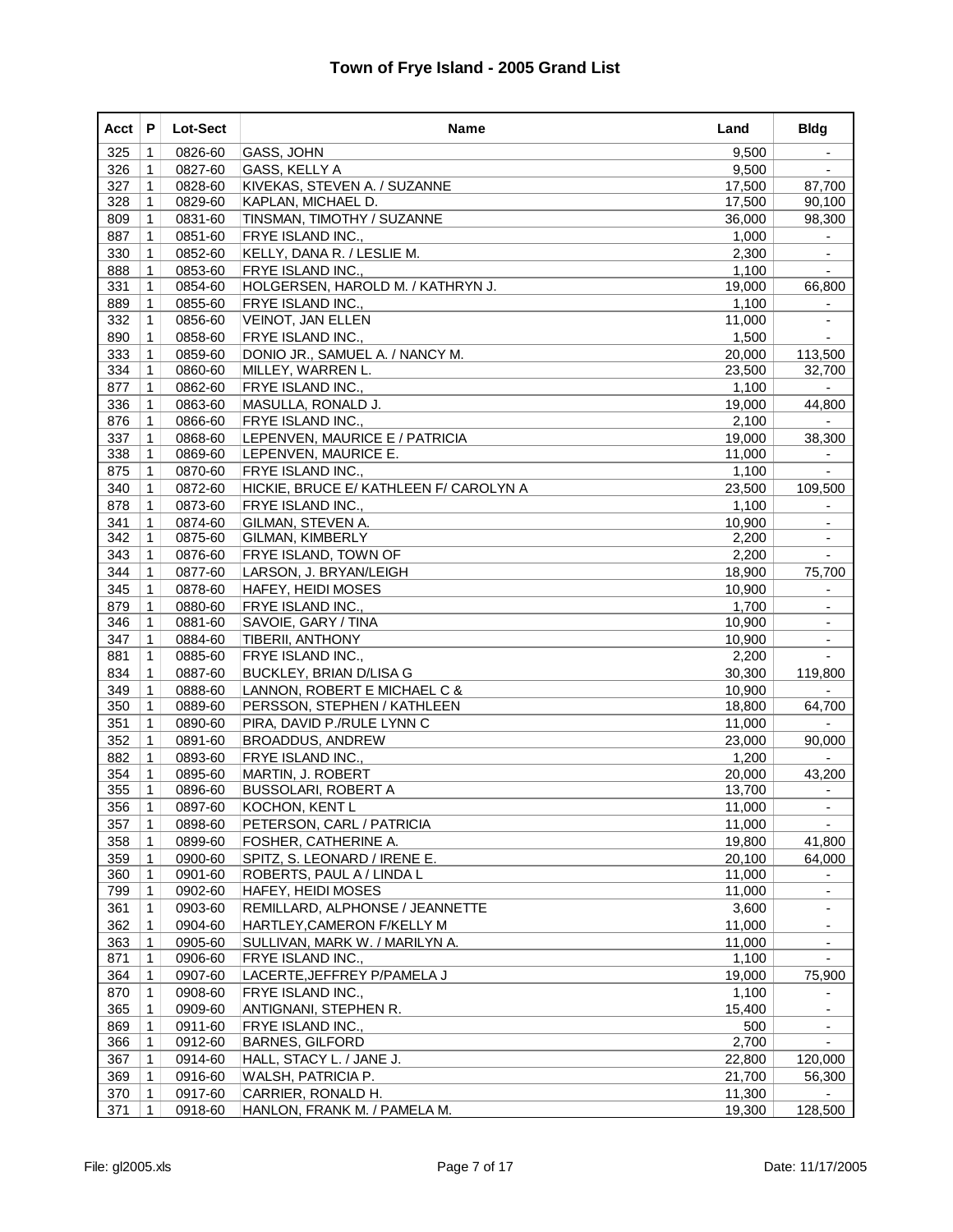| Acct | P            | <b>Lot-Sect</b> | Name                                         | Land   | <b>Bldg</b>              |
|------|--------------|-----------------|----------------------------------------------|--------|--------------------------|
| 868  | 1            | 0919-60         | <b>FRYE ISLAND, TOWN OF</b>                  | 1,000  | $\overline{\phantom{a}}$ |
| 372  | 1            | 0920-60         | KALITA, JOSEPH S. / MARJORY B.               | 9,500  |                          |
| 373  | 1            | 0921-60         | HEALEY, RAYMOND C. / IRMA S.                 | 9,500  | $\overline{\phantom{a}}$ |
| 374  | 1            | 0922-60         | <b>NOWELL, FRANCES</b>                       | 9,500  |                          |
| 375  | $\mathbf 1$  | 0923-60         | ASLANIAN, GREGORY J/JANET M                  | 9,500  | $\overline{\phantom{a}}$ |
| 376  | 1            | 0924-60         | KOCH, WILLIAM / LADONNA                      | 9,500  |                          |
| 377  | 1            | 0925-60         | RADUNE, KARL F. / ELIZABETH D.               | 20,600 | 69,500                   |
| 872  | $\mathbf{1}$ | 0926-60         | FRYE ISLAND, TOWN OF                         | 1,400  |                          |
| 378  | 1            | 0927-60         | KELLY, STEPHEN J. / MARILYN D.               | 13,200 |                          |
| 379  | $\mathbf 1$  | 0928-60         | COLGAN, KEVIN R./DEBRAH L.                   | 11,100 | $\blacksquare$           |
| 380  | 1            | 0929-60         | FRYE ISLAND INC.,                            | 2,700  |                          |
| 381  | 1            | 0930-60         | STENZ, ROGER H. / CAROL D.                   | 19,800 | 128,000                  |
| 382  | 1            | 0931-60         | STENZ, CHRISTOPHER S/TODD D                  | 12,300 |                          |
| 383  | 1            | 0932-60         | <b>TIBERII, ANTHONY</b>                      | 16,400 |                          |
| 384  | $\mathbf{1}$ | 0934-60         | MCOSKER, TOM                                 | 20,100 | 77,300                   |
| 385  | 1            | 1001-60         | DUDICS, JOSEPH R. / JERI L.                  | 21,100 | 70,500                   |
| 909  | 1            | 1004-60         | FRYE ISLAND INC.,                            | 1,300  |                          |
| 386  | $\mathbf{1}$ | 1005-60         | CUOCO, CHERYL A. / GREGORY                   | 20,900 | 53,700                   |
| 387  | 1            | 1006-60         | <b>BATES, DONNA M TRUSTEE</b>                | 16,400 | 118,200                  |
| 388  | $\mathbf 1$  | 1007-60         | AMERO, STEPHEN & CAROL                       | 7,800  | $\blacksquare$           |
| 910  | 1            | 1008-60         | FRYE ISLAND INC.,                            | 900    | ۳                        |
| 389  | 1            | 1009-60         | MARTIN, TIMOTHY R.                           | 9,800  |                          |
| 390  | 1            | 1010-60         | <b>GARDNER, STEVEN &amp; SCHNAUCK MARGAR</b> | 17,500 | 77,200                   |
| 391  | 1            | 1011-60         | CARRIER, RONALD H.                           | 9,500  |                          |
| 908  | $\mathbf{1}$ | 1012-60         | FRYE ISLAND INC.,                            | 2,000  | $\blacksquare$           |
| 392  | 1            | 1014-60         | CUOCO, JOHN B                                | 9,500  | ۰                        |
| 393  | 1            | 1015-60         | THIBODEAU, RICHARD                           | 1,900  | $\overline{\phantom{a}}$ |
| 907  | $\mathbf{1}$ | 1016-60         | FRYE ISLAND INC.,                            | 900    |                          |
| 394  | 1            | 1017-60         | HERGET, BARBARA D.                           | 17,500 | 80,300                   |
| 395  | $\mathbf{1}$ | 1018-60         | MCMAHON JR., FRANCIS M. / ANN I.             | 9,500  | $\mathbf{r}$             |
| 396  | 1            | 1022-60         | OXMAN, ROBERT / NATALIE                      | 16,700 | 51,400                   |
| 904  | 1            | 1025-60         | FRYE ISLAND INC.,                            | 900    |                          |
| 398  | 1            | 1026-60         | DAVENPORT II, BURT / SHARON                  | 17,500 | 95,000                   |
| 399  | 1            | 1027-60         | DAVENPORT, SHARON                            | 9,500  |                          |
| 400  | $\mathbf 1$  | 1029-60         | BRENNAN, JOHN P.                             | 1,900  | $\blacksquare$           |
| 401  | 1            | 1030-60         | ROBINSON, THOMAS                             | 1,900  | $\overline{\phantom{a}}$ |
| 402  | $\mathbf 1$  | 1032-60         | <b>FRYE ISLAND INC.,</b>                     | 2,000  |                          |
| 403  | $\mathbf{1}$ | 1033-60         | SEGEE, DAVID M/JOYCE SEANNETTE A.            | 17,500 | 42,600                   |
| 404  | $\mathbf{1}$ | 1036-60         | HAM II, WILLIAM                              | 9,500  |                          |
| 905  | $\mathbf{1}$ | 1037-60         | FRYE ISLAND INC.,                            | 1,000  |                          |
| 1063 | $\mathbf{1}$ | 1041-60         | <b>FRYE ISLAND, TOWN OF</b>                  | 3,100  | ۰                        |
| 405  | $\mathbf 1$  | 1044-60         | ALLYN JR., FRED B. / JEANNE S.               | 8,700  |                          |
| 406  | $\mathbf 1$  | 1045-60         | <b>GRIFFIN, JAMES G.</b>                     | 1,800  |                          |
| 894  | 1            | 1046-60         | FRYE ISLAND INC.,                            | 1,500  |                          |
| 407  | 1            | 1048-60         | WILLIAMSON, BRIAN / MARIBETH M.              | 9,100  | $\overline{\phantom{a}}$ |
| 408  | 1            | 1049-60         | WETSON, JOHN L.                              | 9,100  |                          |
| 409  | 1            | 1050-60         | <b>WETSON, JOHN LEIGHTON</b>                 | 17,200 | 74,400                   |
| 895  | 1            | 1051-60         | FRYE ISLAND INC.,                            | 900    |                          |
| 923  | 1            | 1052-61         | FRYE ISLAND INC.,                            | 900    |                          |
| 410  | 1            | 1053-61         | PALMISANO, RICHARD J.                        | 17,300 | 63,800                   |
| 411  | 1            | 1054-61         | OCONNOR, JAMES E. / SYLVIA A.                | 17,300 | 110,800                  |
| 412  | 1            | 1055-61         | AMATO, GREGORY                               | 17,300 | 89,000                   |
| 413  | 1            | 1057-61         | FRYE ISLAND INC.,                            | 900    |                          |
| 414  | 1            | 1058-61         | PEARSON, MICHAEL I. / BETSY J.               | 1,800  |                          |
| 415  | $\mathbf 1$  | 1059-61         | MANNING, MARK                                | 17,200 | 53,000                   |
| 416  | $\mathbf 1$  | 1060-61         | TYACK, ALISON M                              | 21,100 | 61,600                   |
| 418  | 1            | 1064-61         | FRYE ISLAND, TOWN OF                         | 1,800  |                          |
| 1025 | 1            | 1065-61         | FRYE ISLAND, TOWN OF                         | 900    | $\blacksquare$           |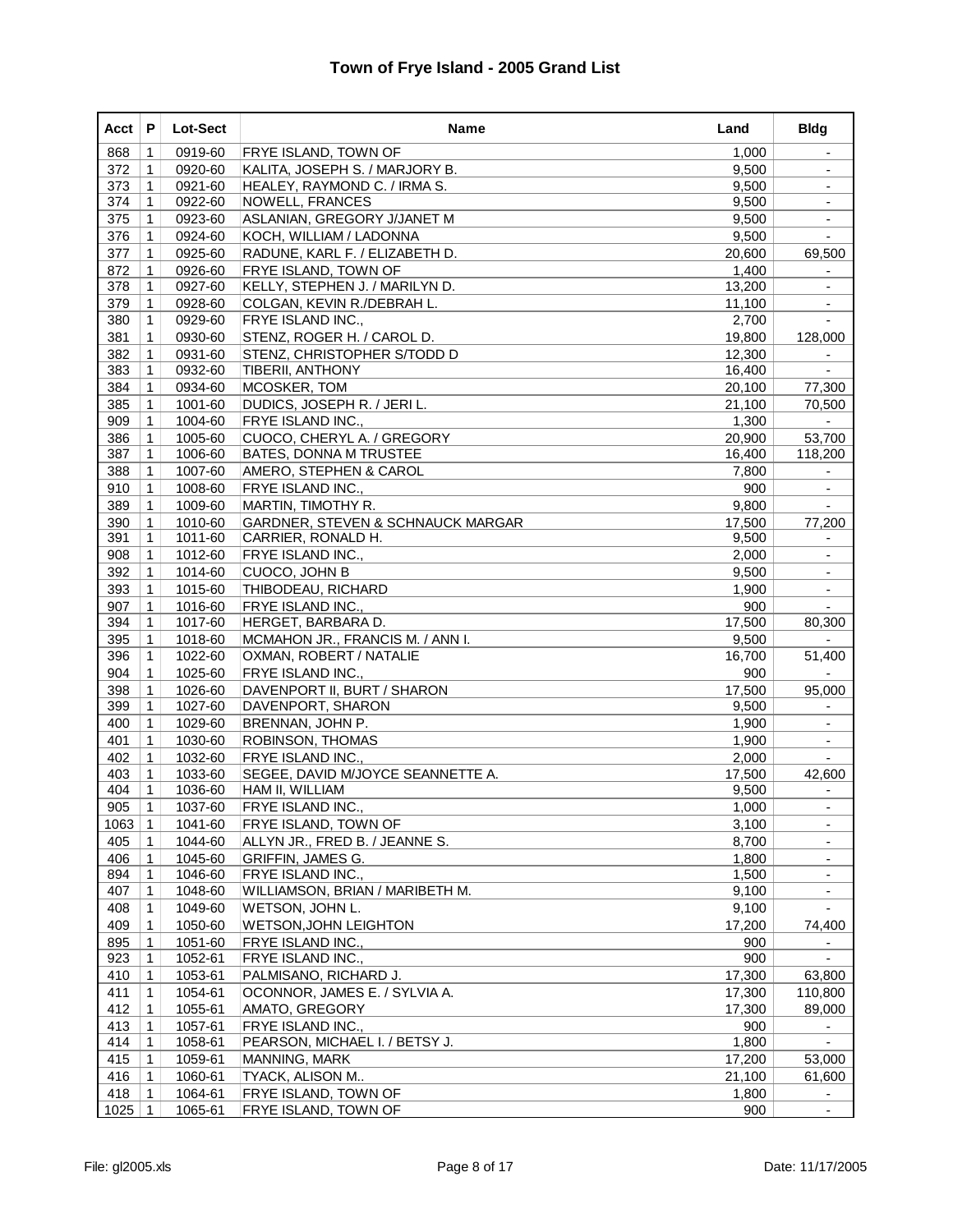| Acct       | P                 | Lot-Sect           | Name                                                      | Land            | <b>Bldg</b>              |
|------------|-------------------|--------------------|-----------------------------------------------------------|-----------------|--------------------------|
| 419        | 1                 | 1066-61            | CARRIER, RONALD H.                                        | 1,600           | $\overline{\phantom{a}}$ |
| 1026       | $\mathbf 1$       | 1067-61            | <b>FRYE ISLAND, TOWN OF</b>                               | 800             |                          |
| 420        | $\mathbf 1$       | 1068-61            | <b>TETLER, ERIC</b>                                       | 17,200          | 43,200                   |
| 421        | 1                 | 1069-61            | MANNING, MARK                                             | 9,100           |                          |
| 423        | $\mathbf{1}$      | 1075-61            | TENNEY, TRACY A. & LOXTERKAMP EDW TTEES                   | 20,700          | 143,300                  |
| 424        | 1                 | 1076-61            | GLEYSTEEN, ERIC A. / BETSY B.                             | 17,100          | 78,900                   |
| 425        | 1                 | 1079-60            | WHITE, KAREN L/MATTHEW B                                  | 20,800          | 127,000                  |
| 426        | $\mathbf{1}$      | 1082-60            | CAWLEY JR., WALTER G. / PATRICIA                          | 17,000          | 77,900                   |
| 427        | 1                 | 1083-60            | <b>FENCER, MICHAEL / MARION</b>                           | 9,100           |                          |
| 428        | $\mathbf{1}$      | 1084-60            | ANGELO, LEONARD M & DANIELLE                              | 17,100          | 117,600                  |
| 429        | 1                 | 1087-60            | KEEGAN JR., JAMES J. / MARIE B.                           | 11,700          | ۰                        |
| 430        | 1                 | 1088-60            | MAYNARD, ROBERT L/KELLI O'CONNOR                          | 15,000          |                          |
| 432        | $\mathbf{1}$      | 1090-61            | <b>BORYSEWICZ, CHARLES</b>                                | 9,300           | $\overline{\phantom{a}}$ |
| 433        | 1                 | 1091-61            | GLENN, BERNADETTE N.                                      | 9,400           |                          |
| 434        | $\mathbf{1}$      | 1092-61            | TERRACCIANO, EDMUND H. / MARY R.                          | 9,400           | $\overline{\phantom{0}}$ |
| 435        | 1                 | 1093-61            | <b>BUTTRICK, DANIEL H/DIANNE L.</b>                       | 17,500          | 121,400                  |
| 436        | 1                 | 1094-61            | <b>STEVENS, CAROLINE R.</b>                               | 9,500           |                          |
| 437        | $\mathbf{1}$      | 1095-61            | WALKER, BRIAN W & SUSAN L                                 | 20,900          | 88,700                   |
| 924        | 1                 | 1098-61            | <b>FRYE ISLAND INC</b>                                    | 1,500           |                          |
| 438        | $\mathbf{1}$      | 1099-61            | DRAKE, DWIGHT J. / CLAIRE S.                              | 21,500          | 123,400                  |
| 439        | 1                 | 1101-61            | CAUTERUCCI, FRANK P                                       | 9,400           | ۰                        |
| 925        | 1                 | 1102-61            | <b>FRYE ISLAND INC</b>                                    | 900             |                          |
| 440        | $\mathbf{1}$      | 1103-61            | OCONNOR, JAMES E. / SYLVIA A.                             | 9,300           | 27,100                   |
| 441        | 1                 | 1104-61            | RIVARD, RICHARD                                           | 17,300          | 63,400                   |
| 442        | $\mathbf{1}$      | 1105-61            | <b>RICHARDSON, CHERYL</b>                                 | 9,400           |                          |
| 443        | 1                 | 1106-61            | DIGREGORIO, DAVID L.                                      | 17,400          | 87,800                   |
| 839        | 1                 | 1107-61            | KALITA, JOSEPH S / MARJORY B                              | 9,500           |                          |
| 1043       | $\mathbf{1}$      | 1108-61            | TRUDEL, GEORGE AND SHARON                                 | 9,400           | $\overline{\phantom{a}}$ |
| 444        | $\mathbf{1}$      | 1109-61            | DAY, JOSEPH & FAVART EDWARD                               | 9,500           |                          |
| 445        | $\mathbf{1}$      | 1110-61            | BLACKMORE, GERALD / JOANNE                                | 22,400          | 112,300                  |
| 446        | 1                 | 1111-61            | PLOSKER, RYAN A & KELLY ANN                               | 10,500          | ۰                        |
| 447        | 1                 | 1112-61            | OGRADY, DAVID S. / DOREEN R.                              | 9,600           |                          |
| 448        | $\mathbf{1}$      | 1113-61            | FOURNIER, WAYNE M. / NANCY L.                             | 17,500          | 112,300                  |
| 926<br>449 | 1<br>$\mathbf{1}$ | 1114-61            | FOURNIER, ERIC & LISA                                     | 9,500<br>9,500  | $\overline{\phantom{a}}$ |
| 450        | 1                 | 1115-61<br>1116-61 | CHALMERS JR., EDWARD<br><b>ERNST, MARK</b>                | 9,400           |                          |
|            |                   |                    |                                                           |                 |                          |
| 451<br>927 | 1<br>$\mathbf{1}$ | 1117-61<br>1118-61 | SWAN, STEPHEN T. / BARBARA J.<br><b>FRYE ISLAND INC.,</b> | 17,400<br>1,300 | 80,300                   |
| 935        | 1                 | 1120-61            | FRYE ISLAND INC.,                                         | 2,200           |                          |
| 452        | $\mathbf 1$       | 1121-61            | BELLANTONE, MARC / ANGELA                                 | 17,400          |                          |
| 453        | $\mathbf{1}$      | 1122-61            | ANTONELLIS, JAMES                                         | 9,500           | $\blacksquare$           |
| 454        | $\mathbf 1$       | 1123-61            | MORROW, MICHAEL J.                                        | 17,100          | 49,100                   |
| 455        | $\mathbf 1$       | 1124-61            | LAVALLEE, ROBERT L.                                       | 9,200           | 1,100                    |
| 934        | 1                 | 1125-61            | FRYE ISLAND INC.,                                         | 900             |                          |
| 456        | $\mathbf 1$       | 1126-61            | FRYE ISLAND INC.,                                         | 9,500           | $\overline{\phantom{0}}$ |
| 457        | $\mathbf 1$       | 1132-61            | SPOSATO, STEPHEN J                                        | 12,000          | ۰.                       |
| 1023       | $\mathbf{1}$      | 1134-61            | FRYE ISLAND INC.,                                         | 3,800           | $\overline{\phantom{0}}$ |
| 458        | $\mathbf 1$       | 1136-61            | LOVELY, DANA A/MARY B                                     | 13,300          | $\overline{\phantom{0}}$ |
| 1024       | $\mathbf 1$       | 1138-61            | FRYE ISLAND INC.,                                         | 1,700           |                          |
| 459        | 1                 | 1139-61            | <b>FRYE ISLAND INC.,</b>                                  | 2,700           | ۰.                       |
| 460        | $\mathbf 1$       | 1140-61            | HEBERT, RICHARD M. / RONALD R.                            | 17,500          | 100,000                  |
| 936        | 1                 | 1141-61            | FRYE ISLAND INC.,                                         | 900             |                          |
| 461        | 1                 | 1142-61            | RHODES, ROBERT E.                                         | 9,800           | ۰                        |
| 937        | 1                 | 1143-61            | FRYE ISLAND INC.,                                         | 3,800           |                          |
| 462        | $\mathbf 1$       | 1144-61            | OLSEN, WALTER / JUDITH                                    | 17,500          | 75,100                   |
| 463        | $\mathbf 1$       | 1148-61            | KING, DOUGLAS H.                                          | 1,900           |                          |
| 464        | 1                 | 1151-61            | MORIN, NICHOLAS / GLORIA                                  | 17,500          | 45,300                   |
| 465        | 1                 | 1154-61            | HERZOG II, WILLIAM R & MARY A                             | 15,900          |                          |
|            |                   |                    |                                                           |                 |                          |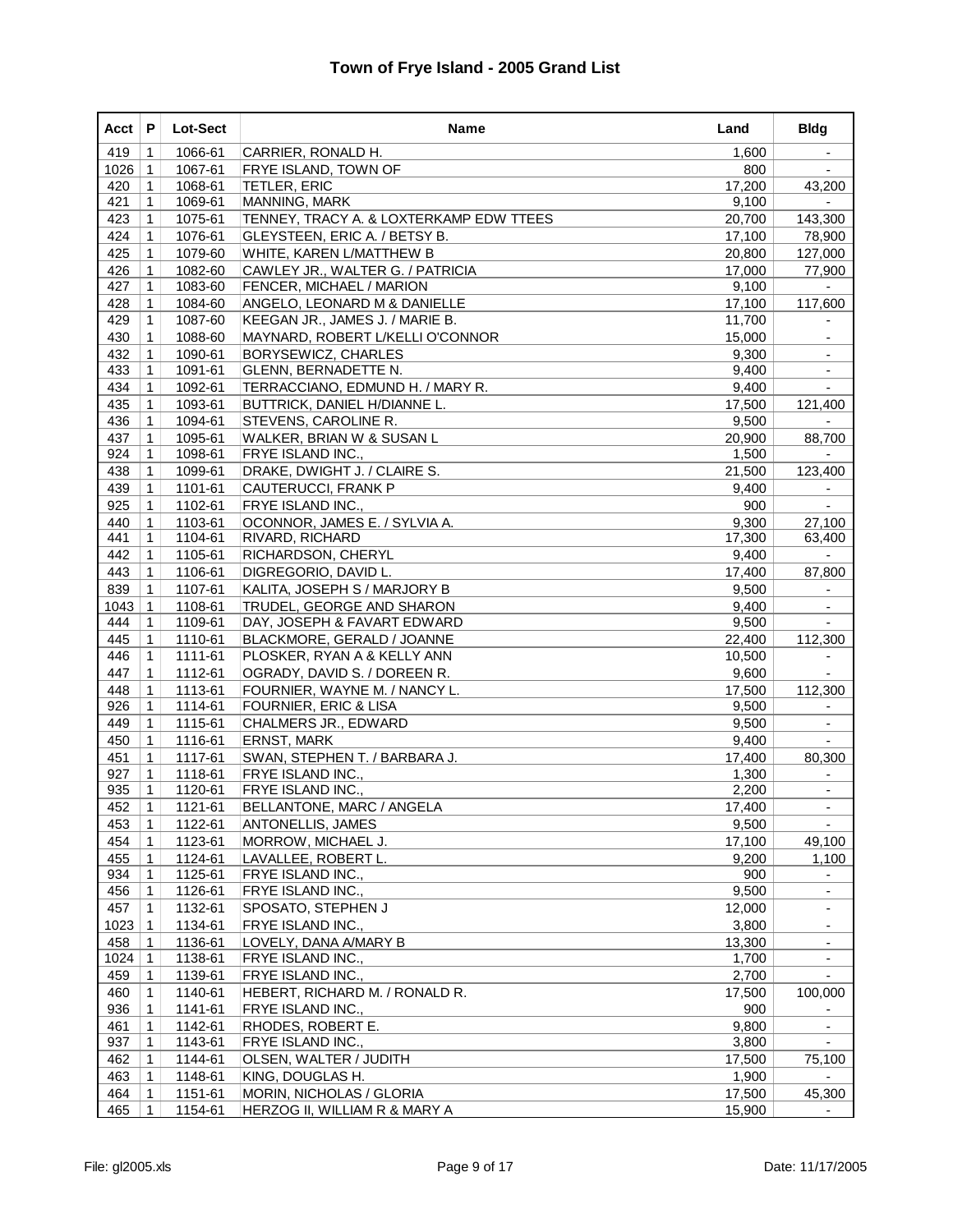| Acct | P            | Lot-Sect | <b>Name</b>                           | Land   | <b>Bldg</b>              |
|------|--------------|----------|---------------------------------------|--------|--------------------------|
| 466  | 1            | 1155-61  | MAGSAMEN, RON                         | 9,500  |                          |
| 467  | 1            | 1156-61  | FRYE ISLAND, TOWN OF                  | 1,000  |                          |
| 468  | $\mathbf{1}$ | 1157-61  | COOK, VICTORIA L.                     | 19,000 | 41,000                   |
| 469  | 1            | 1159-61  | SPEED, WILLIAM J                      | 11,000 |                          |
| 470  | $\mathbf 1$  | 1201-61  | HADLEY, HAROLD A                      | 2,300  | $\overline{\phantom{a}}$ |
| 471  | 1            | 1202-61  | REALI, DEBORAH                        | 11,100 |                          |
| 472  | 1            | 1203-61  | MORRILL, MICHAEL P                    | 11,400 |                          |
| 949  | $\mathbf{1}$ | 1204-61  | FRYE ISLAND INC.,                     | 1,500  |                          |
| 473  | 1            | 1206-61  | STAFFORD JR., NOEL D. / CATHERINE     | 28,200 | 90,600                   |
| 474  | $\mathbf 1$  | 1207-61  | <b>ARONSON, M HOLLY</b>               | 13,700 | $\blacksquare$           |
| 475  | 1            | 1208-61  | CHLAPOWSKI, ANTHONY J. / ESTHER       | 21,100 | 74,500                   |
| 476  | 1            | 1209-61  | ROY, RICHARD J.                       | 13,100 |                          |
| 477  | $\mathbf{1}$ | 1210-61  | <b>SPEED, WILLIAM J</b>               | 11,000 |                          |
| 478  | 1            | 1211-61  | FOGG, ROBERT L                        | 11,000 | $\sim$                   |
| 479  | $\mathbf 1$  | 1212-61  | <b>ARONSON, M HOLLY</b>               | 28,100 | 86,200                   |
| 480  | 1            | 1213-61  | TOOMEY, TIMOTHY / JEANNE              | 22,000 | 117,200                  |
| 481  | 1            | 1214-61  | MCCARTY, HARRY B.                     | 29,300 | 67,200                   |
| 482  | $\mathbf{1}$ | 1216-61  | MCCARTY, HARRY B.                     | 11,300 |                          |
| 950  | 1            | 1218-61  | MCCARTY, HARRY B                      | 13,400 | $\overline{a}$           |
| 483  | $\mathbf 1$  | 1219-61  | PINETTE, CYNTHIA P.                   | 21,800 | 66,900                   |
| 484  | 1            | 1220-61  | ALLEN, HELEN                          | 19,400 | 61,100                   |
| 485  | 1            | 1221-61  | AMATO, GEORGE S. / PIRJO R.           | 23,300 | 237,000                  |
| 486  | $\mathbf{1}$ | 1222-61  | DOLLOFF JR., KENNETH W CO-TRUSTEE     | 37,500 | 67,200                   |
| 487  | 1            | 1224-61  | BURBANK, JOHN E. / PEGGY A.           | 13,300 |                          |
| 488  | $\mathbf 1$  | 1225-61  | BURBANK III, JOHN E. / PEGGY A.       | 21,000 | 100,200                  |
| 951  | 1            | 1226-61  | FRYE ISLAND INC.,                     | 1,100  |                          |
| 489  | 1            | 1227-61  | GAUDET, RICHARD A / VIRGINIA F        | 19,300 | 130,200                  |
| 490  | $\mathbf{1}$ | 1228-61  | TOMS, CLARENCE M. / VIRGINIA          | 11,000 |                          |
| 952  | 1            | 1230-61  | <b>FRYE ISLAND INC.,</b>              | 1,900  | $\blacksquare$           |
| 491  | $\mathbf 1$  | 1231-61  | BELL, GEORGE C. / JOY A.              | 12,700 | $\overline{\phantom{a}}$ |
| 492  | 1            | 1232-61  | FOLEY, THOMAS A.                      | 14,700 |                          |
| 493  | 1            | 1234-61  | HAYDEN, MARK D & COLLEEN M            | 11,800 |                          |
| 494  | $\mathbf{1}$ | 1235-61  | FLAHIVE, PAUL                         | 19,600 | 102,700                  |
| 953  | 1            | 1240-61  | <b>FRYE ISLAND INC.,</b>              | 2,800  | $\overline{\phantom{a}}$ |
| 495  | $\mathbf 1$  | 1241-61  | O'REGAN, KEVIN M & TERRI L            | 13,300 | $\overline{\phantom{a}}$ |
| 954  | 1            | 1242-61  | FRYE ISLAND INC.,                     | 2,300  |                          |
| 496  | 1            | 1245-61  | MCKEE, SCOTT N & ELLEN M              | 12,300 | ۰                        |
| 956  | $\mathbf{1}$ | 1246-61  | <b>FRYE ISLAND INC.,</b>              | 1,100  | $\overline{\phantom{a}}$ |
| 497  | 1            | 1247-61  | CUSTER, MARGO                         | 11,800 | $\blacksquare$           |
| 955  | $\mathbf{1}$ | 1248-61  | FRYE ISLAND INC.,                     | 1,600  | $\sim$                   |
| 498  | $\mathbf 1$  | 1249-61  | ROCKWELL, THOMAS P.                   | 11,300 |                          |
| 957  | $\mathbf 1$  | 1250-61  | FRYE ISLAND INC.,                     | 1,200  |                          |
| 499  | $\mathbf 1$  | 1251-61  | <b>FRYE ISLAND, TOWN OF</b>           | 11,900 |                          |
| 500  | $\mathbf 1$  | 1252-61  | HANSEN, ROBERT W.                     | 13,100 | $\overline{\phantom{a}}$ |
| 501  | $\mathbf 1$  | 1255-61  | COOKE, STEPHEN M./HARRINGTON ROSE     | 9,800  | $\overline{\phantom{a}}$ |
| 502  | 1            | 1258-61  | LEWIS III, DOUGLAS R/DARBY-SUE        | 20,300 | 46,800                   |
| 958  | 1            | 1259-61  | FRYE ISLAND INC.,                     | 1,200  |                          |
| 959  | 1            | 1260-61  | FRYE ISLAND INC.,                     | 1,200  | ٠                        |
| 503  | 1            | 1261-61  | NOONAN, THOMAS / JANE                 | 11,200 | $\blacksquare$           |
| 960  | $\mathbf 1$  | 1264-61  | FRYE ISLAND INC.,                     | 2,300  | $\overline{\phantom{a}}$ |
| 961  | 1            | 1266-61  | FRYE ISLAND INC.,                     | 1,600  |                          |
| 504  | 1            | 1268-62  | HAYNES, MARK / RUTH                   | 20,100 | 86,300                   |
| 505  | 1            | 1269-62  | NOREN, CARL W & PATRICIA              | 12,300 | 30,100                   |
| 962  | 1            | 1270-62  | FRYE ISLAND INC.,                     | 2,300  | $\blacksquare$           |
| 506  | $\mathbf{1}$ | 1273-62  | MARKOS, PETER J.                      | 19,600 | 143,800                  |
| 507  | 1            | 1274-62  | BISHOP, DEBORAH & SAINT MARTIN BETH M | 10,900 |                          |
| 508  | 1            | 1275-62  | BISHOP, JOSEPH R & DEBORAH M          | 19,500 | 119,800                  |
| 509  | $\mathbf 1$  | 1276-62  | BOYD, GERALDINE A.                    | 11,500 |                          |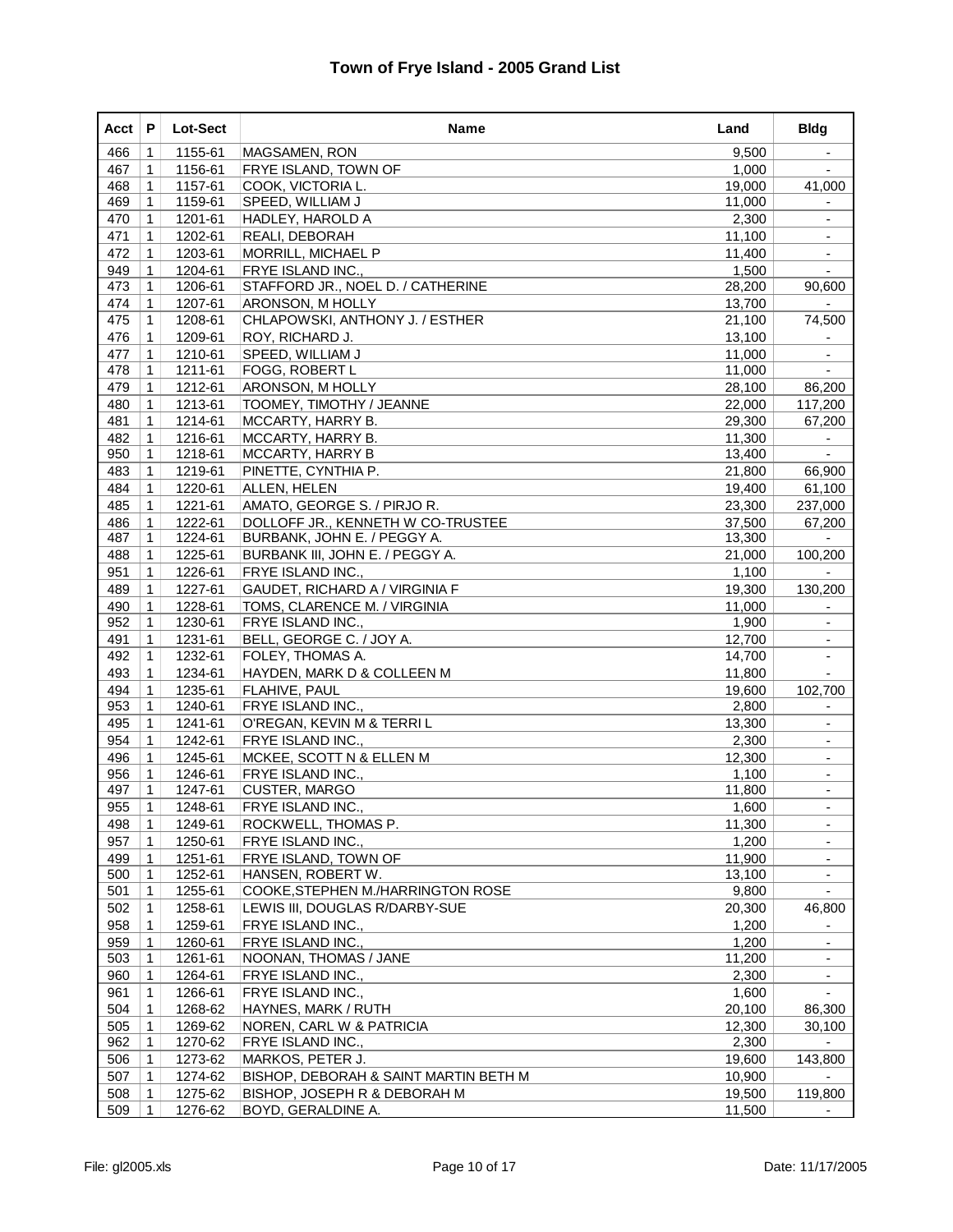| Acct | P              | Lot-Sect | Name                                | Land   | <b>Bldg</b>              |
|------|----------------|----------|-------------------------------------|--------|--------------------------|
| 510  | 1              | 1278-61  | RAY, STEPHEN / MARIA                | 12,900 | $\overline{\phantom{a}}$ |
| 1029 | $\mathbf 1$    | 1279-62  | FRYE ISLAND INC.,                   | 600    |                          |
| 963  | $\mathbf{1}$   | 1280-61  | FRYE ISLAND INC.,                   | 3,400  |                          |
| 511  | 1              | 1283-61  | MICUE III, JOHN                     | 20,100 | 87,700                   |
| 512  | $\mathbf 1$    | 1284-61  | WILLIAMS, JAMES/RALPH ALAN          | 20,600 | 66,100                   |
| 513  | 1              | 1286-61  | BISHOP, THOMAS J. / NANCY L.        | 19,900 | 71,000                   |
| 514  | 1              | 1287-61  | SPEED, WILLIAM J                    | 12,300 |                          |
| 515  | $\mathbf{1}$   | 1288-61  | FOLEY, THOMAS A. / KAREN M.         | 12,100 |                          |
| 516  | 1              | 1289-61  | FOLEY, KAREN M.                     | 19,700 | 47,200                   |
| 517  | $\mathbf{1}$   | 1291-61  | SULLIVAN, MARK W                    | 19,500 | 7,200                    |
| 518  | 1              | 1292-61  | CANTY, THOMAS J.                    | 20,500 | 108,100                  |
| 519  | 1              | 1293-61  | HADLEY, HAROLD A.                   | 11,600 |                          |
| 520  | $\mathbf{1}$   | 1294-61  | LEVESQUE, LAWRENCE A.               | 16,600 | 83,800                   |
| 521  | 1              | 1301-62  | <b>FRYE ISLAND INC.,</b>            | 19,700 |                          |
| 522  | $\mathbf{1}$   | 1302-62  | HARTMAN, PETER J & WALSH JOANNA M   | 20,400 | 100,100                  |
| 1007 | 1              | 1303-62  | FRYE ISLAND INC.,                   | 1,200  |                          |
| 523  | 1              | 1304-62  | GILMAN, KIMBERLY                    | 11,200 |                          |
| 524  | $\mathbf{1}$   | 1305-62  | ZEA, ALISON                         | 19,600 | 89,500                   |
| 841  | 1              | 1307-62  | ZEA, ALISON                         |        |                          |
| 526  | $\mathbf 1$    | 1308-62  | KELLEY, JAMES J & JENNIFER          | 12,300 | $\blacksquare$           |
| 527  | 1              | 1309-62  | KEUP, WILLIAM K. / NANCY A.         | 21,100 | 78,700                   |
| 528  | 1              | 1310-62  | SULLIVAN, MARK W                    | 12,100 |                          |
| 529  | $\mathbf{1}$   | 1311-62  | COSTA, STEPHEN A & SHANNON M        | 12,400 |                          |
| 842  | 1              | 1312-62  | <b>BOMBACI, LOUIS / ELSIE M</b>     | 15,800 |                          |
| 1008 | $\mathbf{1}$   | 1314-62  | FRYE ISLAND INC.,                   | 1,200  | $\blacksquare$           |
| 530  | $\mathbf 1$    | 1315-62  | MARTINEZ, DANIEL J/MELISSA E        | 19,400 | 136,300                  |
| 531  | 1              | 1316-62  | REALI, JAMES V & DEBORAH A          | 17,600 | 107,100                  |
| 532  | $\mathbf{1}$   | 1317-62  | REALI, DEBORAH A.                   | 11,800 |                          |
| 533  | 1              | 1318-62  | DIMOND, WILLIAM C.                  | 11,900 |                          |
| 534  | $\mathbf{1}$   | 1319-62  | <b>REALI, VINCENZO JAMES</b>        | 11,400 | $\blacksquare$           |
| 535  | 1              | 1320-62  | ASLANIAN, GREGORY/JANET             | 11,800 |                          |
| 536  | $\mathbf{1}$   | 1321-62  | PEDERSEN, DONNA E. & ASLANIAN GREG  | 21,200 | 88,000                   |
| 1013 | $\mathbf{1}$   | 1322-62  | FRYE ISLAND INC.,                   | 1,700  | $\overline{\phantom{a}}$ |
| 537  | 1              | 1323-62  | LEVESQUE, JOANN                     | 11,400 |                          |
| 538  | $\mathbf 1$    | 1324-62  | SAMPSON, JOHN H. / JOANNE           | 20,800 | 44,200                   |
| 539  | 1              | 1325-62  | COULTER, HOLLY                      | 11,100 |                          |
| 844  | $\mathbf{1}$   | 1326-62  | TROY, LISA & QUINN JAMES            | 11,700 | ٠                        |
| 540  | $\mathbf{1}$   | 1327-62  | CARON, HEIDI / DAVID                | 11,200 |                          |
| 541  | 1              | 1328-62  | HEMMERLING, DAVID H & CORNO MEGIN L | 24,400 | 123,900                  |
| 543  | $\overline{1}$ | 1331-62  | OSBORN, ERNEST C & KAREN            | 15,100 |                          |
| 544  | $\mathbf 1$    | 1332-62  | SOLIMINI, VITO J. / MAUREEN         | 11,900 |                          |
| 545  | $\mathbf 1$    | 1333-62  | SOLIMINI, VITO J. / MAUREEN A.      | 20,300 | 166,200                  |
| 1010 | $\mathbf 1$    | 1334-62  | FRYE ISLAND INC.,                   | 1,100  |                          |
| 546  | $\mathbf 1$    | 1335-62  | DEPIETRO, JOSEPH & RENEE            | 20,200 | 165,800                  |
| 547  | $\mathbf 1$    | 1336-62  | BARKER, MARCY L & MORRILL MICHAEL P | 20,000 | 95,700                   |
| 548  | $\mathbf 1$    | 1337-62  | THURSTON, ROBERT E. / SHARON P.     | 19,100 | 80,200                   |
| 1011 | $\mathbf 1$    | 1340-62  | FRYE ISLAND INC.,                   | 3,200  |                          |
| 1012 | $\mathbf 1$    | 1345-62  | FRYE ISLAND INC.,                   | 6,400  |                          |
| 549  | $\mathbf 1$    | 1346-62  | SANSONE, AGNES E & LEONARD NEIL H   | 11,800 | 124,400                  |
| 550  | $\mathbf 1$    | 1347-62  | BOYD, KEVIN E. & ELIZABETH D.       | 16,000 |                          |
| 805  | $\mathbf 1$    | 1348-62  | Delete                              |        |                          |
| 551  | 1              | 1350-62  | MESERVE, ALLEN L/DENISE M           | 19,500 | 147,000                  |
| 1014 | $\mathbf 1$    | 1352-62  | FRYE ISLAND INC.,                   | 1,500  |                          |
| 552  | $\mathbf 1$    | 1353-62  | POOR, DAVID J. / MICHELLE M.        | 23,900 | 99,500                   |
| 553  | $\mathbf{1}$   | 1355-62  | COLLIGAN, JOAN MARIE & DONALD S     | 13,700 | $\sim$                   |
| 1059 | $\mathbf 1$    | 1356-62  | COLLIGAN, JOAN MARIE                | 13,200 | $\blacksquare$           |
| 554  | $\mathbf{1}$   | 1357-62  | TREACY, JAMES F. /JEAN C.           | 12,000 | 72,900                   |
| 1015 | -1             | 1358-62  | FRYE ISLAND INC.,                   | 1,600  |                          |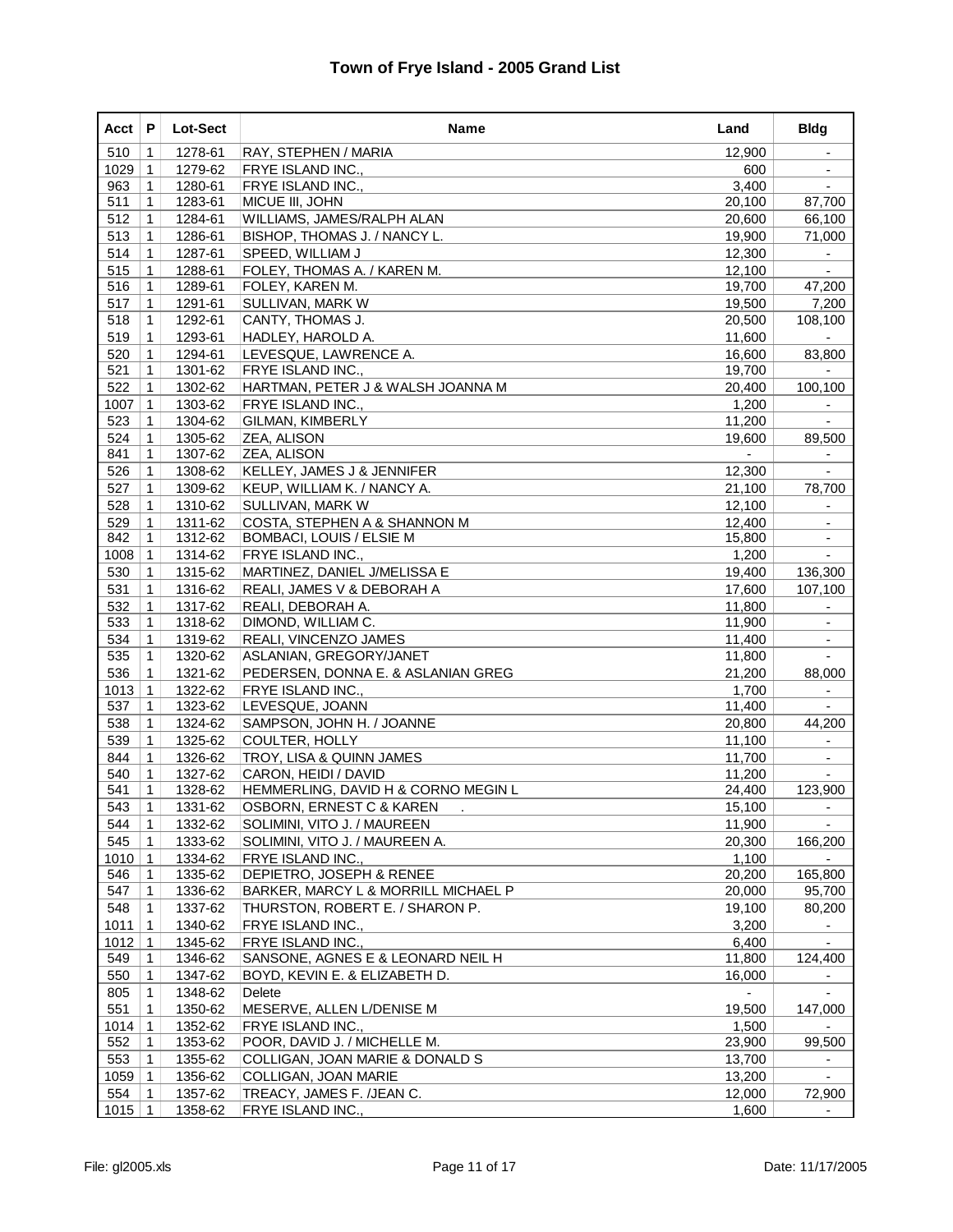| Acct       | P                 | Lot-Sect           | Name                                                           | Land             | <b>Bldg</b>              |
|------------|-------------------|--------------------|----------------------------------------------------------------|------------------|--------------------------|
| 555        | $\mathbf 1$       | 1360-62            | DUPONT, GEORGE / PAM                                           | 20,100           | 145,000                  |
| 556        | 1                 | 1361-62            | <b>FRYE ISLAND INC.,</b>                                       | 1,300            |                          |
| 1030       | $\mathbf{1}$      | 1380-62            | <b>FRYE ISLAND, TOWN OF</b>                                    | 8,000            |                          |
| 557        | 1                 | 1381-62            | <b>BRALEY, WILLIAM / CHARLEEN</b>                              | 29,900           | 115,100                  |
| 558        | $\mathbf 1$       | 1382-62            | DOYLE, ROBERT J & MARY E                                       | 28,300           | 72,900                   |
| 946        | $\mathbf 1$       | 1383-62            | FRYE ISLAND INC.,                                              | 1,300            | $\overline{\phantom{a}}$ |
| 559        | 1                 | 1384-62            | HINGSTON, WAYNE R & KATHERYN W                                 | 13,800           |                          |
| 797        | $\mathbf{1}$      | 1385-62            | KANNIARD, RANDY / KATHY                                        | 14,100           |                          |
| 945        | 1                 | 1386-62            | <b>FRYE ISLAND INC.,</b>                                       | 2,300            |                          |
| 560        | $\mathbf 1$       | 1389-62            | THOMAS, WILLIAM / GRACE                                        | 9,900            | $\overline{\phantom{a}}$ |
| 561        | 1                 | 1390-62            | <b>SULLIVAN, MARK W</b>                                        | 12,000           |                          |
| 562        | 1                 | 1391-62            | BOND, DAVID M. / HEIDI L.                                      | 19,900           | 107,400                  |
| 944        | 1                 | 1392-62            | <b>FRYE ISLAND INC.,</b>                                       | 1,200            | $\overline{\phantom{a}}$ |
| 943        | 1                 | 1393-62            | FRYE ISLAND INC.,                                              | 1,300            |                          |
| 563        | $\mathbf 1$       | 1394-62            | SCHRAFFT, PETER R / KRISTEN A                                  | 21,100           | $\blacksquare$           |
| 942        | $\mathbf 1$       | 1395-62            | FRYE ISLAND INC.,                                              | 1,400            |                          |
| 564        | 1                 | 1396-62            | TAYLOR, GEORGE L. / FRANCES                                    | 22,200           | 89,700                   |
| 565        | $\mathbf{1}$      | 1397-62            | ANDERSON, JAMES W./YVETTE L.                                   | 21,400           | 115,600                  |
| 566        | 1                 | 1398-62            | HELBICK, KIM B                                                 | 12,600           |                          |
| 941        | $\mathbf 1$       | 1400-62            | FRYE ISLAND INC.,                                              | 1,600            | $\blacksquare$           |
| 567        | $\mathbf 1$       | 1401-62            | SMITH, KIM                                                     | 12,800           | $\overline{\phantom{a}}$ |
| 940        | 1                 | 1402-62            | FRYE ISLAND INC.,                                              | 1,400            |                          |
| 568        | 1                 | 1403-62            | MACKEY, GEORGE F. / SANDRA A.                                  | 20,800           | 77.600                   |
| 569        | 1                 | 1404-62            | RICHMOND, JAMES M. / SUSAN                                     | 12,700           |                          |
| 570        | $\mathbf 1$       | 1405-62            | ZITOLI, GERARD & SAVOIE NANCY M.                               | 22,000           | 109,700                  |
| 571        | $\mathbf 1$       | 1406-62            | EZZIO, TRACIE G.                                               | 19,400           | 124,500                  |
| 572        | 1                 | 1407-62            | <b>ORLOV, ROBERT / LAURIE M</b>                                | 28,400           | 114,600                  |
| 573        | $\mathbf{1}$      | 1408-62            | DINANNO, RICHARD J.                                            | 12,500           |                          |
| 574        | 1                 | 1409-62            | MARCIONEK, DAVID J. / DEBORAH M.                               | 19,600           | 36,000                   |
| 575        | $\mathbf 1$       | 1410-62            | HADLEY, HAROLD A                                               | 11,300           | $\overline{\phantom{a}}$ |
| 576        | $\mathbf 1$       | 1411-62            | NYE, DAVID B. / PATRICIA M.                                    | 10,000           | $\overline{\phantom{a}}$ |
| 577        | 1                 | 1412-62            | LEVASSEUR, DICK                                                | 1,800            |                          |
| 1017       | $\mathbf{1}$      | 1500-61            | <b>FRYE ISLAND, TOWN OF</b>                                    | 32,000           | $\blacksquare$           |
| 967        | 1                 | 1506-61            | <b>FRYE ISLAND, TOWN OF</b>                                    | 2,200            |                          |
| 964        | $\mathbf 1$       | 1514-62            | <b>FRYE ISLAND, TOWN OF</b>                                    | 2,100            | $\blacksquare$           |
| 578        | $\mathbf 1$       | 1522-62            | <b>BROWN, SCOTT</b>                                            | 12,300           | $\blacksquare$           |
| 579        | 1                 | 1523-61            | WILLIAMS, JAMES & RALPH ALAN                                   | 11,900           |                          |
| 580        | $\mathbf{1}$      | 1524-61            | KARWON, WALTER A & MELINDA S.                                  | 24,000           | 43,300                   |
| 581        | 1                 | 1526-61<br>1528-61 | KARWON, WALTER A & MELINDA S.                                  | 11,900           |                          |
| 582        | $\mathbf 1$       |                    | KARWON, WALTER A & MELINDA S.<br>KARWON, WALTER A & MELINDA S. | 11,300           |                          |
| 583        | $\mathbf 1$       | 1529-61            | DAIGLE, STEPHEN J. / ARLENE                                    | 15,200           |                          |
| 584<br>965 | 1<br>$\mathbf{1}$ | 1535-61<br>1540-61 |                                                                | 19,000<br>4,000  | 119,200                  |
| 585        | $\mathbf 1$       | 1545-61            | FRYE ISLAND, TOWN OF<br>PENDER, BERNARD A & ANN MARIE          | 2,800            |                          |
| 966        | $\mathbf 1$       | 1550-61            | FRYE ISLAND, TOWN OF                                           | 2,800            |                          |
| 586        | $\mathbf 1$       | 1552-61            | MITCHELL, HAROLD I.                                            | 11,000           |                          |
|            |                   |                    |                                                                |                  |                          |
| 587        | 1                 | 1553-61<br>1554-61 | JOYCE, DENISE M & JAMES & JOSEPH F                             | 19,000           | 72,000                   |
| 588<br>589 | 1<br>1            | 1555-61            | ILICH, ROBERT<br>LEAVITT, JAMES A.                             | 20,500<br>12,300 | 121,100                  |
| 590        | 1                 | 1600-62            | HIGGINS, THOMAS M.                                             | 44,100           | 1,800                    |
| 968        | $\mathbf 1$       | 1601-62            | FRYE ISLAND INC.,                                              | 16,500           |                          |
| 591        | 1                 | 1603-62            | MELANSON, DONNA L R & RONALD                                   | 134,400          | 103,800                  |
| 592        | 1                 | 1604-62            | CASAZZA, JAMES/SHAREN                                          | 206,800          | 118,900                  |
| 848        | $\mathbf 1$       | 1606-62            | CASAZZA, JAMES & SHAREN                                        |                  |                          |
| 969        | 1                 | 1610-62            | FRYE ISLAND, TOWN OF                                           | 28,500           | $\overline{\phantom{a}}$ |
| 1062       | 1                 | 1613-62            | FRYE ISLAND INC.,                                              | 12,000           | $\blacksquare$           |
| 593        | 1                 | 1615-62            | WALL, EDWARD F & JULIA M LE                                    | 171,000          | 99,500                   |
| 970        | 1                 | 1618-62            | FRYE ISLAND INC.,                                              | 88,200           | ٠                        |
|            |                   |                    |                                                                |                  |                          |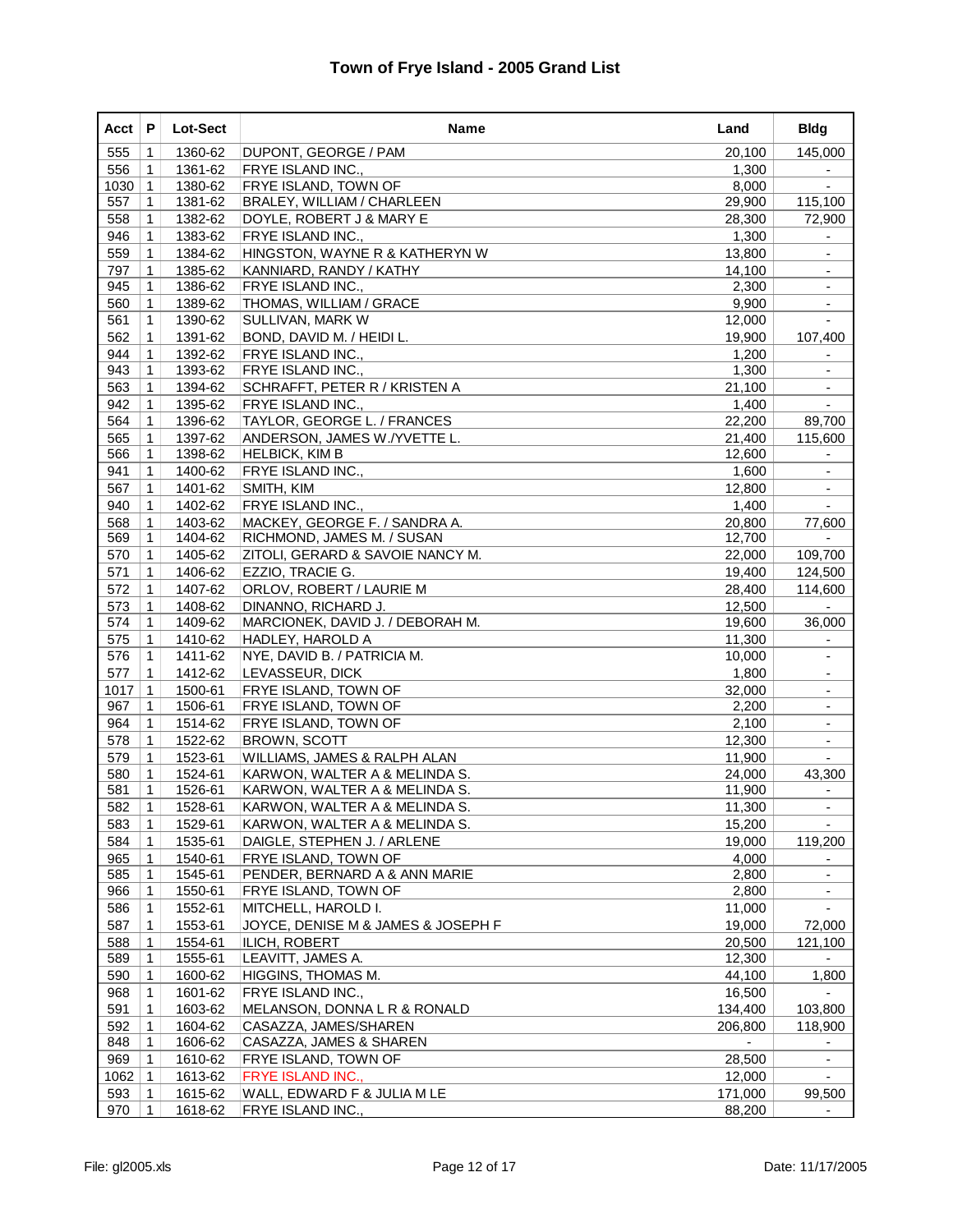| Acct       | P                 | <b>Lot-Sect</b>    | Name                                                            | Land               | <b>Bldg</b>        |
|------------|-------------------|--------------------|-----------------------------------------------------------------|--------------------|--------------------|
| 595        | $\mathbf 1$       | 1620-62            | HUNT, ROBERT A. & MARY C./HUNT REA                              | 156,000            | 117,900            |
| 596        | 1                 | 1621-62            | OSBORN, PAUL J. / LORI F.                                       | 122,000            |                    |
| 597        | 1                 | 1622-62            | NILES, JAY R. / MARY ANN                                        | 130,000            | 64,500             |
| 598        | 1                 | 1623-62            | MOLLOY, HAROLD J. / KATHLEEN G.                                 | 132,000            | 74,500             |
| 599        | 1                 | 1624-62            | KAPLAN, RICHARD N. / DENISE HORNE                               | 132,000            | 161,600            |
| 600        | $\mathbf 1$       | 1625-62            | WRIGHT, ANDREW / CYNTHIA A.                                     | 131,200            |                    |
| 601        | 1                 | 1626-62            | GORDON, JAMES W.                                                | 137,200            | 229,900            |
| 602        | 1                 | 1627-62            | <b>TSOPANIDES, RENA</b>                                         | 130,000            |                    |
| 603        | 1                 | 1628-62            | DEMARCO, RICHARD K. / NANCY H.                                  | 148,000            | 114,900            |
| 604        | 1                 | 1629-62            | MONTVILLE, LEIGH J. / DIANE                                     | 149,800            | 51,300             |
| 605        | $\mathbf 1$       | 1630-62            | DONOHUE, GARY M. / DIANE R.                                     | 138,800            | 103,800            |
| 606        | 1                 | 1631-62            | HANNAH, BARBARA M./ Trustee                                     | 135,600            | 90,900             |
| 607<br>608 | 1<br>$\mathbf{1}$ | 1632-62<br>1633-62 | HANCHETT, KENNETH E.                                            | 134,000            | 114,200<br>123,200 |
| 609        | 1                 | 1634-62            | POTTS, KATHLEEN A / JOSEPH J<br> ARONSON, BARBARA S.            | 139,600<br>138,400 | 88,000             |
| 610        | $\mathbf 1$       | 1635-62            | BEAR, ADAM J. / MARYANNE                                        | 139,600            | 57,000             |
| 611        | 1                 | 1636-62            | HOOPER, ALLEN L. / SHERRY A.                                    | 140,000            | 90,100             |
| 612        | $\mathbf 1$       | 1637-62            | STEISS, JAMES E. / HOLLY A.                                     | 140,000            | 54,300             |
| 613        | $\mathbf{1}$      | 1638-62            | GORRA, FERRIS G.                                                | 142,400            | 56,500             |
| 614        | 1                 | 1639-61            | PRIESTLEY, LORNA B. FAMILY TRUST                                | 140,000            | 55,800             |
| 615        | $\mathbf 1$       | 1640-61            | SIMPSON, EDWIN / GRAYCE                                         | 137.200            | 145,200            |
| 616        | 1                 | 1641-61            | LENEHAN, GARY / JANICE                                          | 132,400            | 141.000            |
| 971        | 1                 | 1642-61            | FRYE ISLAND INC.,                                               | 16.000             |                    |
| 972        | 1                 | 1646-61            | FRYE ISLAND INC.,                                               | 17,400             |                    |
| 617        | 1                 | 1648-61            | HYVONEN, EERO J.                                                | 47,600             | $\sim$             |
| 618        | $\mathbf 1$       | 1649-61            | MAZZOLA, MIKE / KIRSI                                           | 188,000            | 117,800            |
| 620        | 1                 | 1651-61            | KOKARAS JR., PETER A. / JUNE L. TTEES                           | 140,000            | 72,000             |
| 621        | 1                 | 1652-61            | DABRITZ, KARL / KAREN                                           | 144,000            | 172,900            |
| 801        | 1                 | 1653-61            | SEAWARD, DANIEL O JR / LINDA P                                  | 172,000            |                    |
| 622        | 1                 | 1655-61            | BOVAIRD, NEILL L. / JADWIGA M.                                  | 128,000            | 132,500            |
| 974        | $\mathbf 1$       | 1656-61            | <b>FRYE ISLAND INC.,</b>                                        | 12,500             |                    |
| 623        | 1                 | 1657-61            | CRIVELLARO, CHARLES P. & ANN E./TH                              | 130,000            | 98,000             |
| 806        | 1                 | 1659-61            | <b>FRYE ISLAND, TOWN OF</b>                                     | 127,200            | $\blacksquare$     |
| 975        | 1                 | 1660-61            | <b>FRYE ISLAND INC.,</b>                                        | 40,000             |                    |
| 624<br>625 | 1                 | 1667-61<br>1668-61 | THIBODEAU, ROGER E. / LINDA D.<br>ELINOFF, WILLIAM C / JANICE L | 144,000<br>144,000 | 56,300<br>157,000  |
| 626        | $\mathbf 1$<br>1  | 1669-61            | JACARUSO, JOSEPH M. / ELEANOR S.                                | 134,000            |                    |
| 976        | $\mathbf{1}$      | 1670-61            | FRYE ISLAND INC.,                                               | 13,000             |                    |
| 627        | 1                 | 1671-61            | <b>WEISE, E.F. CHRISTIAN</b>                                    | 136,000            | 95,300             |
| 628        | $\mathbf 1$       | 1672-61            | WEISE, E.F. CHRISTIAN / MARIANNE                                | 130,400            |                    |
| 629        | 1                 | 1673-61            | ANSON, KENT F & ELIZABETH M                                     | 136,000            | 158,600            |
| 630        | 1                 | 1674-61            | ANSON, KENT F                                                   | 122,400            |                    |
| 977        | $\mathbf 1$       | 1675-61            | FRYE ISLAND INC.,                                               | 13,400             |                    |
| 631        | 1                 | 1676-61            | DEMING, ROBERT N. / MARY A.                                     | 133,200            | 113,200            |
| 632        | 1                 | 1677-61            | SCHUTZ, JOHN E. / CAROL A.                                      | 140,000            | 117,600            |
| 633        | $\mathbf 1$       | 1678-61            | DECKER, C DAVID                                                 | 167,000            | 178,900            |
| 634        | 1                 | 1679-61            | LEMIEUX, GERARD                                                 | 155,600            | 91,700             |
| 635        | $\mathbf 1$       | 1680-61            | OSSI, MICHAEL J. / JACQUELINE W.                                | 142,000            | 87,400             |
| 636        | $\mathbf 1$       | 1681-61            | JOHNSON, EDWARD P. / KAREN M.                                   | 133,200            | 93,300             |
| 637        | 1                 | 1682-61            | BOURQUE, PAUL L. / RUTH A.                                      | 148,400            | 145,600            |
| 638        | 1                 | 1683-61            | WILSON JR., MALCOLM / NELLIE                                    | 132,600            | 57,800             |
| 639        | 1                 | 1684-61            | PALLI, DEAN                                                     | 30,400             |                    |
| 640        | 1                 | 1685-61            | WEIDNER, WILLIAM A.                                             | 12,500             |                    |
| 982        | 1                 | 1686-60            | FRYE ISLAND INC.,                                               | 20,600             |                    |
| 641        | 1                 | 1689-60            | TALMADGE, PATRICIA A                                            | 139,200            |                    |
| 642        | 1                 | 1690-60            | TALMADGE, PAUL C. & PATRICIA A.                                 | 156,000            | 108,900            |
| 900        | 1                 | 1692-60            | <b>FRYE ISLAND INC</b>                                          | 16,800             |                    |
| 849        | 1                 | 1694-60            | GARDINI, LAWRENCE E / JAYNE E                                   | 176,600            | 64,100             |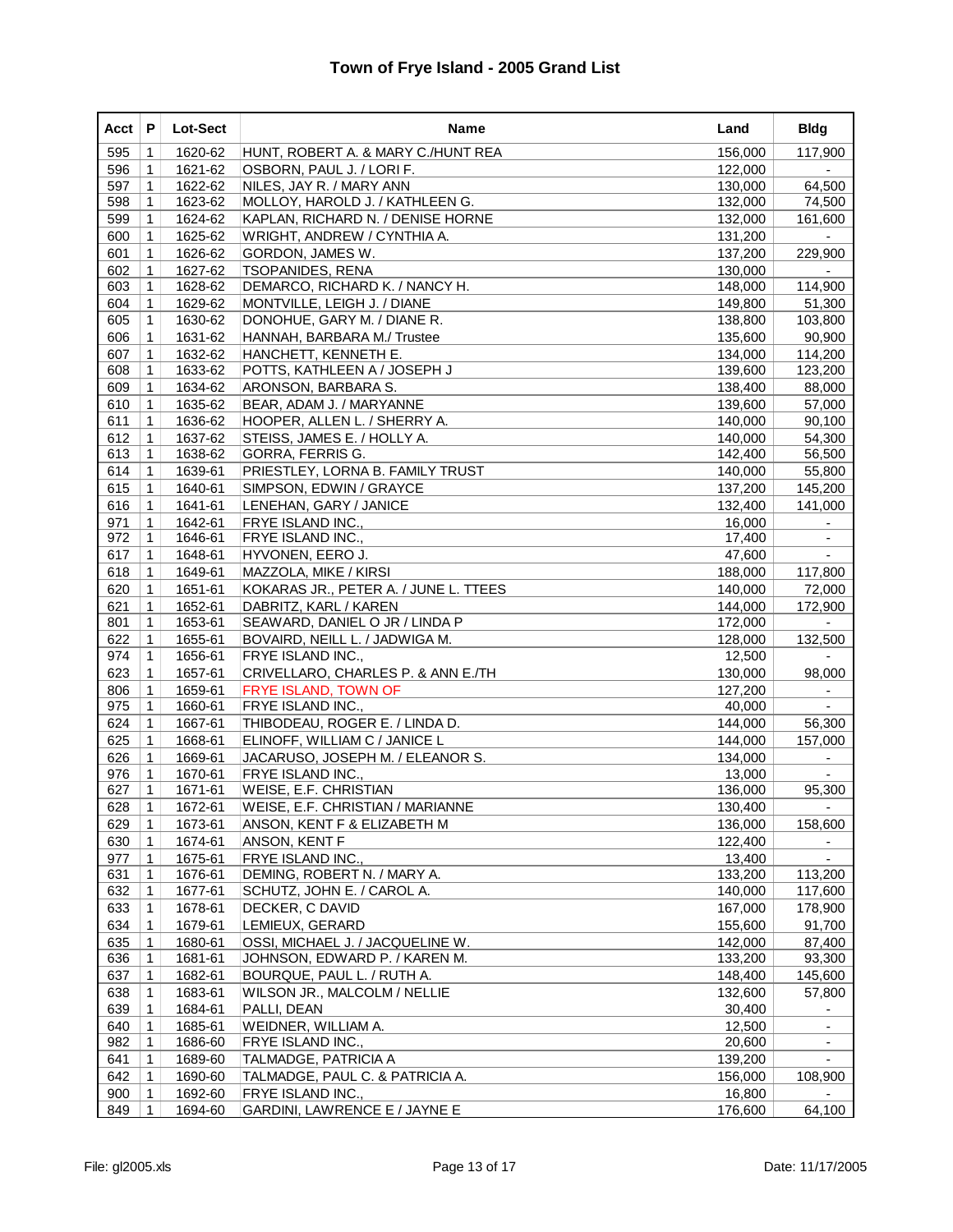| Acct | P            | Lot-Sect | Name                              | Land   | <b>Bldg</b>              |
|------|--------------|----------|-----------------------------------|--------|--------------------------|
| 644  | 1            | 1695-60  | GARDINI, LAWRENCE E. / JAYNE E.   | 16,800 | 24,200                   |
| 901  | 1            | 1696-60  | FRYE ISLAND, TOWN OF              | 1,600  |                          |
| 645  | $\mathbf{1}$ | 1697-60  | YULE, LANCE S.                    | 11,200 |                          |
| 646  | 1            | 1698-60  | PHILBRICK, WESLEY A/NELSA W       | 24,800 | 70,300                   |
| 647  | 1            | 1699-60  | RUCCI, JACQUELINE M.              | 12,700 |                          |
| 983  | 1            | 1700-61  | FRYE ISLAND INC.,                 | 3,700  | $\blacksquare$           |
| 984  | 1            | 1706-61  | FRYE ISLAND INC.,                 | 1,500  |                          |
| 648  | $\mathbf{1}$ | 1708-61  | <b>WILLETTE, ROBERT</b>           | 12,300 |                          |
| 649  | 1            | 1711-61  | KETT, JOHN B. / THERESA M.        | 23,800 | 118,500                  |
| 650  | $\mathbf{1}$ | 1712-61  | <b>RUDEK, ROBERT</b>              | 12,900 | $\overline{\phantom{a}}$ |
| 651  | 1            | 1713-61  | SANVILLE, CHARLES J               | 13,000 | $\overline{\phantom{a}}$ |
| 985  | 1            | 1716-61  | <b>FRYE ISLAND INC.,</b>          | 3,200  |                          |
| 652  | 1            | 1719-61  | <b>HIGGINS, THOMAS M</b>          | 14,100 | $\blacksquare$           |
| 986  | 1            | 1720-61  | FRYE ISLAND INC.,                 | 1,900  |                          |
| 987  | $\mathbf 1$  | 1723-61  | FRYE ISLAND INC.,                 | 1,200  | $\overline{\phantom{a}}$ |
| 653  | $\mathbf{1}$ | 1724-61  | MURPHY, PAUL / ANN MARIE          | 15,100 | $\blacksquare$           |
| 988  | 1            | 1725-61  | <b>FRYE ISLAND INC.,</b>          | 1,700  |                          |
| 654  | $\mathbf{1}$ | 1726-61  | <b>WALBOURNE, MARY</b>            | 12,700 |                          |
| 655  | 1            | 1727-62  | QUIST, BERTIL G. / CAROL D.       | 21,000 | 64,500                   |
| 656  | 1            | 1729-62  | TALVY, PETER R./NANCY L.          | 13,000 | $\blacksquare$           |
| 657  | $\mathbf{1}$ | 1730-62  | HANSEN, ROBERT W.                 | 12,700 | $\overline{\phantom{a}}$ |
| 658  | 1            | 1731-62  | CHARRETTE, EDMOND / ANNIE         | 12,800 |                          |
| 659  | $\mathbf{1}$ | 1732-62  | SPEED, WILLIAM J.                 | 13,000 | $\blacksquare$           |
| 660  | 1            | 1733-62  | BARRINGER, JOHN E. / CATHERINE M. | 13,800 | 61,400                   |
| 661  | 1            | 1734-62  | <b>BRUMAGHIM, MILTON W.</b>       | 19,600 |                          |
| 662  | $\mathbf{1}$ | 1736-62  | Talvy, Peter R.                   | 14,700 | $\blacksquare$           |
| 663  | 1            | 1737-62  | LYONS, LORRAINE A.                | 14,300 |                          |
| 664  | $\mathbf{1}$ | 1738-62  | LYONS, PAUL J.                    | 21,600 | 178,700                  |
| 666  | 1            | 1740-62  | AMBROZAVITCH, PETER W./SUSAN M.   | 27,300 | 102,800                  |
| 667  | $\mathbf{1}$ | 1741-62  | Solimini, Vito                    | 13,700 | $\blacksquare$           |
| 668  | 1            | 1745-62  | PARADIS, CHRISTOPHER / ZOANNE     | 12,900 | $\overline{\phantom{a}}$ |
| 669  | 1            | 1746-62  | GORGONE, DANIEL M.                | 12,900 |                          |
| 670  | $\mathbf{1}$ | 1749-62  | TOOMEY, JAMES M / DEBORAH LEE     | 22,200 | 45,600                   |
| 672  | 1            | 1752-62  | FAULK, HERMAN A. / DORIS C.       | 27,800 | 53,000                   |
| 673  | $\mathbf 1$  | 1753-62  | HIGGINS, THOMAS M.                | 21,600 | 37,600                   |
| 674  | $\mathbf 1$  | 1754-62  | MCCRILLIS, ROBERT                 | 13,500 | 1,800                    |
| 675  | 1            | 1755-62  | <b>BRUMAGHIM, MILTON W.</b>       | 19,000 |                          |
| 676  | $\mathbf{1}$ | 1757-62  | KELLS, KERRY J. / LENORE K.       | 27,800 | 91,000                   |
| 677  | 1            | 1758-62  | RICHARDSON, CHERYL                | 17,100 |                          |
| 678  | $\mathbf 1$  | 1759-62  | TABOR, JOHN C / ALLYSON M         | 13,500 |                          |
| 679  | $\mathbf 1$  | 1760-62  | POWERS, TIMOTHY M. / NANCY A.     | 13,400 | $\overline{\phantom{a}}$ |
| 680  | $\mathbf 1$  | 1761-62  | FLYNN, ROBERT P & PATRICIA A      | 13,200 |                          |
| 681  | 1            | 1762-62  | OHARA II, JAMES F & MICHELE A     | 18,100 |                          |
| 989  | $\mathbf 1$  | 1764-62  | FRYE ISLAND INC.,                 | 3,000  |                          |
| 682  | $\mathbf 1$  | 1767-62  | STEVENS III, WILLIAM / LOUISE     | 23,800 | 146,800                  |
| 1057 | $\mathbf 1$  | 1768-62  | FRYE ISLAND INC.,                 | 1,800  |                          |
| 990  | 1            | 1770-62  | MARTELL, ROBIN A                  | 24,800 |                          |
| 683  | 1            | 1771-62  | FRYE ISLAND, TOWN OF              | 11,400 |                          |
| 684  | $\mathbf 1$  | 1772-62  | <b>BOULANGER, PRISCILLA</b>       | 11,400 |                          |
| 991  | 1            | 1773-62  | <b>FRYE ISLAND, TOWN OF</b>       | 1,100  |                          |
| 685  | $\mathbf 1$  | 1774-62  | CHRISTY, KRISTOPHER M/DIANE M     | 11,200 |                          |
| 686  | 1            | 1775-62  | PHILLIPS, RUSSELL/CHRISTINE       | 19,100 | 95,300                   |
| 687  | 1            | 1776-62  | DRISCOLL, EUGENE C. & HART ELLEN  | 11,400 |                          |
| 688  | $\mathbf 1$  | 1778-62  | MESSER SR., DANIEL L.             | 12,900 | 41,200                   |
| 992  | 1            | 1780-62  | FRYE ISLAND INC.,                 | 3,900  | $\overline{\phantom{a}}$ |
| 689  | $\mathbf 1$  | 1786-62  | PARASILITI, CLAIRE                | 2,600  | $\blacksquare$           |
| 993  | 1            | 1788-62  | FRYE ISLAND INC.,                 | 1,800  |                          |
| 690  | 1            | 1789-62  | KOCHON, KENT L/ BARBARA H         | 12,600 | $\overline{\phantom{a}}$ |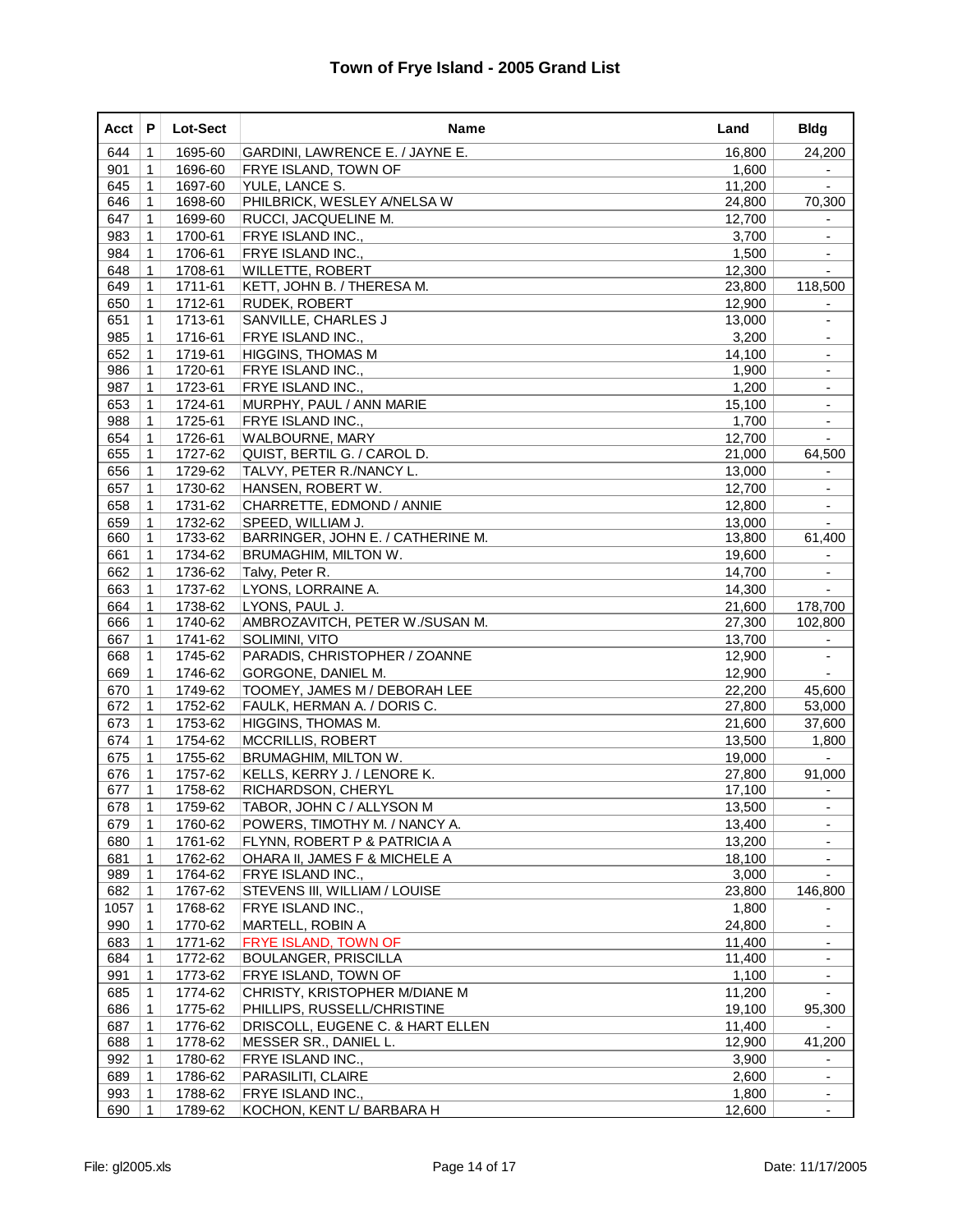| Acct       | P                | <b>Lot-Sect</b>    | Name                                                  | Land            | <b>Bldg</b>              |
|------------|------------------|--------------------|-------------------------------------------------------|-----------------|--------------------------|
| 691        | 1                | 1790-62            | EREKSON, MICHAEL E./NORMAND L./BARBARA A.             | 20,800          | 55,500                   |
| 692        | 1                | 1791-62            | NADEAU, SCOTT/JULIE                                   | 21,300          | 117,000                  |
| 994        | 1                | 1794-62            | <b>FRYE ISLAND INC.,</b>                              | 2,800           |                          |
| 995        | 1                | 1796-62            | <b>FRYE ISLAND, TOWN OF</b>                           | 2,500           |                          |
| 693        | $\mathbf 1$      | 1800-62            | MACOMBER, ROBERT T.                                   | 18,900          | $\overline{\phantom{a}}$ |
| 996        | $\mathbf 1$      | 1802-62            | <b>FRYE ISLAND, TOWN OF</b>                           | 2,600           | $\overline{\phantom{a}}$ |
| 1061       | $\mathbf{1}$     | 1804-62            | FRYE ISLAND INC.,                                     | 1,800           |                          |
| 694        | $\mathbf{1}$     | 1805-62            | <b>FRYE ISLAND INC.,</b>                              | 9,500           |                          |
| 695        | 1                | 1806-62            | OSBORN, PAUL J. / LORI F.                             | 23,800          | 137,800                  |
| 696        | $\mathbf 1$      | 1807-62            | WITTLIFF, DAVID S./CATHERINE N.                       | 23,800          | 107,800                  |
| 697        | $\mathbf 1$      | 1808-62            | ADAMS, PHILLIP L. / MARIANNE                          | 25,100          | 92,700                   |
| 997        | 1                | 1809-62            | <b>FRYE ISLAND INC.,</b>                              | 1,600           |                          |
| 698        | $\mathbf{1}$     | 1810-62            | <b>GORDON, JAMES W</b>                                | 17,000          | $\overline{\phantom{a}}$ |
| 699        | 1                | 1811-62            | DONOHUE, GARY M. / DIANE R.                           | 6,300           |                          |
| 700        | $\mathbf 1$      | 1812-62            | POTTS, KATHLEEN A. & POTTS JOSEPH                     | 23,500          | $\blacksquare$           |
| 702        | $\mathbf 1$      | 1814-62            | <b>RILEY, HEATHER</b>                                 | 28,600          | 41,900                   |
| 703        | 1                | 1815-62            | MCCARTHY, THOMAS P.                                   | 15,900          |                          |
| 704        | $\mathbf{1}$     | 1816-62            | MOSES, JAMES P.                                       | 15,900          | $\blacksquare$           |
| 705        | 1                | 1817-62            | SAVAGE, TODD S. & LINDA M. & PRENT                    | 15,900          |                          |
| 706        | $\mathbf 1$      | 1818-62            | CORNUT, CHARLES L. / SHIRLEY E.                       | 15,900          | $\blacksquare$           |
| 998        | $\mathbf 1$      | 1822-61            | FRYE ISLAND INC.,                                     | 6,700           | $\overline{\phantom{a}}$ |
| 707        | 1                | 1828-61            | HYVONEN, EERO J.                                      | 19,400          | 92,500                   |
| 708        | $\mathbf{1}$     | 1829-61            | <b>GATELY, WILLIAM / ELAINE</b>                       | 23,800          | 134,800                  |
| 709        | $\mathbf 1$      | 1831-61            | SMALL, SUSAN S/STANLEY ELLEN B.                       | 23,700          | 63,400                   |
| 710        | $\mathbf 1$      | 1832-61            | BURGESS, THOMAS A. / JUDITH A.                        | 23,800          | 81,400                   |
| 711        | $\mathbf 1$      | 1833-61            | PORT HARBOR REALTY LLC, PORT HARBOR REALTY LLC        | 16,000          |                          |
| 712        | 1                | 1834-61            | FLANNERY, JACQUELINE A.                               | 23,800          | 35,800                   |
| 713        | $\mathbf{1}$     | 1835-61            | BOVAIRD, NEILL L. / JADWIGA M.                        | 3,200           |                          |
| 1000       | $\mathbf 1$      | 1836-61            | FRYE ISLAND INC.,                                     | 1,600           |                          |
| 714        | $\mathbf 1$      | 1837-61            | BARTLETT JR., JOHN S. / CAMILLE E                     | 1,600           | $\overline{\phantom{a}}$ |
| 715        | $\mathbf 1$      | 1838-61            | LOWE, ELAINE                                          | 3,200           |                          |
| 716        | 1                | 1839-61            | LOWE, DAVID C. / ELAINE                               | 23,800          | 114,800                  |
| 1001       | $\mathbf{1}$     | 1842-61            | <b>FRYE ISLAND INC.,</b>                              | 5,500           | $\blacksquare$           |
| 717        | $\mathbf 1$      | 1846-61            | BOYD, JOHN / ROSEMARIE                                | 15,900          |                          |
| 718        | $\mathbf 1$      | 1847-61            | BOYD, JOHN R. / ROSEMARIE A.                          | 29,200          | 107,800                  |
| 1002       | $\mathbf{1}$     | 1848-61            | FRYE ISLAND INC.,                                     | 1,700           |                          |
| 719        | $\mathbf 1$      | 1849-61            | PELISSIER, RICHARD L TRUSTEE                          | 25,200          | 139,200                  |
| 720        | $\mathbf{1}$     | 1850-61            | HALADUN, WILLIAM G / JOANN D                          | 17,600          |                          |
| 1003       | $\mathbf{1}$     | 1851-61            | FRYE ISLAND INC.,                                     | 1,800           |                          |
| 721        | $\mathbf 1$      | 1852-61            | HICKS, KENNETH C.                                     | 18,500          |                          |
| 722        | $\mathbf{1}$     | 1853-61            | T-12 LLC,                                             | 26,900          | 39,900                   |
| 723        | $\mathbf 1$      | 1854-61            | PORT HARBOR REALTY LLC, PORT HARBOR REALTY LLC        | 25,000          |                          |
| 1004       | $\mathbf 1$      | 1855-61            | <b>FRYE ISLAND INC</b><br>HARRIS, DUNCAN B. / BETH O. | 2,000           |                          |
| 724<br>725 | $\mathbf 1$      | 1856-61            |                                                       | 19,500          |                          |
|            | $\mathbf 1$      | 1857-61            | FRYE ISLAND INC.,                                     | 7,800           | $\overline{\phantom{a}}$ |
| 726        | $\mathbf 1$      | 1858-61            | SCHUTZ, CAROL A.                                      | 19,100          | $\blacksquare$           |
| 11         | 1                | 1859-61<br>1860-61 | DECKER, C DAVID<br>BUNGARD, HARRY E. / DORA E.        | 7,800           |                          |
| 727<br>978 | 1                | 1861-61            |                                                       | 17,700<br>1,800 |                          |
| 728        | $\mathbf 1$<br>1 | 1862-61            | FRYE ISLAND INC.,<br>POOLER, ADAM / JACOB / PATRICK   | 17,200          | $\overline{\phantom{a}}$ |
| 729        |                  | 1863-61            | POOLER, ANN MARIE                                     | 11,900          | $\overline{\phantom{a}}$ |
| 1005       | 1                | 1864-61            |                                                       |                 |                          |
| 812        | 1                | 1865-61            | FRYE ISLAND INC.,<br>FRYE ISLAND INC.,                | 8,400           |                          |
| 730        | 1<br>$\mathbf 1$ | 1866-61            | ALEXANDER, FRANCIS E. / SHORT MARY                    | 7,600<br>19,600 | 138,500                  |
| 979        | $\mathbf{1}$     | 1867-61            | FRYE ISLAND INC.,                                     | 1,200           | $\blacksquare$           |
| 731        |                  | 1868-61            | <b>FRYE ISLAND, TOWN OF</b>                           | 2,300           | $\blacksquare$           |
|            | $\mathbf 1$      |                    |                                                       |                 |                          |
| 980<br>732 | 1<br>$\mathbf 1$ | 1870-61            | FRYE ISLAND INC.,                                     | 2,300           |                          |
|            |                  | 1872-61            | STRASEN, ERIC J. / PAMELA S.                          | 23,900          | 6,300                    |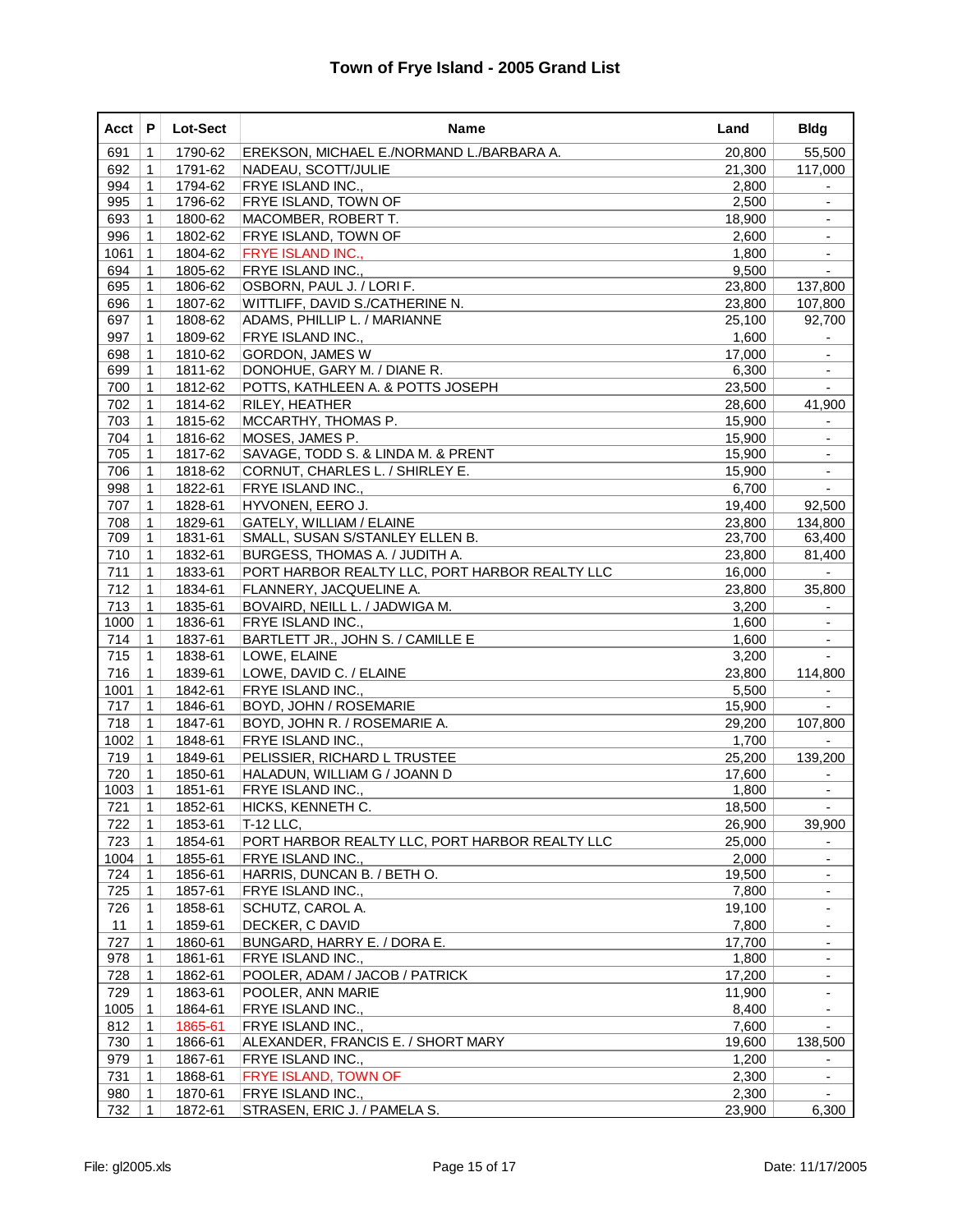| Acct | P            | <b>Lot-Sect</b> | Name                                    | Land    | <b>Bldg</b>              |
|------|--------------|-----------------|-----------------------------------------|---------|--------------------------|
| 733  | 1            | 1874-61         | GAUDET, ANNE N & SAVOIE DENISE J        | 26,800  | 92,400                   |
| 734  | 1            | 1875-61         | COULSEY, RAMONA A.                      | 23,500  | 120,700                  |
| 981  | 1            | 1876-61         | PALLI, DEAN                             | 15,500  |                          |
| 810  | 1            | 1877-61         | FRYE ISLAND INC.,                       | 1,600   |                          |
| 811  | 1            | 1878-61         | <b>FRYE ISLAND INC.,</b>                | 6,200   | $\overline{\phantom{a}}$ |
| 735  | $\mathbf{1}$ | 1879-61         | FRYE ISLAND INC.,                       | 1,600   | $\overline{\phantom{a}}$ |
| 899  | 1            | 1880-60         | FRYE ISLAND INC.,                       | 1,600   |                          |
| 736  | $\mathbf{1}$ | 1881-60         | BATES, CLIFFORD S & THERESA L           | 23,500  | 49,700                   |
| 898  | 1            | 1882-60         | FRYE ISLAND INC.,                       | 2,300   |                          |
| 737  | $\mathbf{1}$ | 1884-60         | SHORTILL, THOMAS F.                     | 15,500  | $\overline{\phantom{a}}$ |
| 897  | $\mathbf{1}$ | 1886-60         | <b>FRYE ISLAND, TOWN OF</b>             | 2,500   | $\overline{\phantom{a}}$ |
| 738  | 1            | 1887-60         | YULE, LANCE S.                          | 12,400  |                          |
| 739  | 1            | 1888-60         | TORRA, ANTHONY N. / MARY L.             | 19,500  | 142,000                  |
| 740  | 1            | 1889-60         | DISALVO, ANDREW J. / CELINE M.          | 19,500  | 115,900                  |
| 741  | 1            | 1890-60         | MESSERVEY, AMBROSE H                    | 23,800  | 132,400                  |
| 743  | $\mathbf{1}$ | 1892-60         | NOBLE, SHIRLEY                          | 19,800  | 124,000                  |
| 744  | 1            | 1896-60         | ROOS, MARTIN F.                         | 12,000  |                          |
| 896  | $\mathbf{1}$ | 1898-60         | <b>FRYE ISLAND INC.,</b>                | 2,900   |                          |
| 745  | 1            | 1900-60         | MARTIN, JAN D. JR & MARTIN, CHRISTIAN B | 20,000  | 153,000                  |
| 851  | $\mathbf 1$  | 1901-61         | BROWN, MICHAEL J / SHARON D             | 26,000  | 140,000                  |
| 746  | $\mathbf{1}$ | 1903-61         | ROCKWELL, THOMAS P.                     | 12,000  | $\overline{\phantom{a}}$ |
| 932  | 1            | 1904-61         | <b>FRYE ISLAND INC.,</b>                | 1,900   |                          |
| 747  | 1            | 1906-61         | <b>REALI, JAMES</b>                     | 12,000  | $\overline{\phantom{a}}$ |
| 748  | 1            | 1907-61         | PENDER, BERNARD A/ANN MARIE             | 12,000  |                          |
| 933  | $\mathbf{1}$ | 1908-61         | FRYE ISLAND INC.,                       | 1,400   | $\overline{\phantom{a}}$ |
| 1018 | $\mathbf{1}$ | 1910-61         | FRYE ISLAND INC.,                       | 1,400   | $\blacksquare$           |
| 749  | 1            | 1911-61         | MACVANE, ERIC J/GINA L                  | 12,000  |                          |
| 1019 | $\mathbf{1}$ | 1914-61         | <b>FRYE ISLAND INC.,</b>                | 3,900   | $\overline{\phantom{a}}$ |
| 1020 | $\mathbf 1$  | 1920-61         | FRYE ISLAND INC.,                       | 1,900   |                          |
| 750  | $\mathbf{1}$ | 1921-61         | <b>FRYE ISLAND INC.,</b>                | 12,400  | $\overline{\phantom{a}}$ |
| 751  | $\mathbf{1}$ | 1922-61         | YANICKY, JOHN F. / ALICE R.             | 2,400   |                          |
| 752  | 1            | 1923-61         | FRYE ISLAND, TOWN OF                    | 605,000 | 109,700                  |
| 852  | 1            | 1924-61         | FRYE ISLAND INC.,                       | 1,700   | $\blacksquare$           |
| 753  | 1            | 1925-61         | KIRK, JOHN M & LINDA J                  | 11,400  |                          |
| 853  | $\mathbf 1$  | 1926-61         | <b>TYACK, WILLIAM J</b>                 | 20,600  | 51,900                   |
| 754  | $\mathbf{1}$ | 1927-61         | CLAYTON, KENNETH J/CHRISTINE M          | 12,300  |                          |
| 755  | 1            | 1928-61         | HELBICK JR., JOSEPH J.                  | 21,100  | 130,300                  |
| 756  | $\mathbf{1}$ | 1929-61         | HELBICK JR., JOSEPH J.                  | 13,100  |                          |
| 757  | 1            | 1930-61         | HELBICK JR., JOSEPH J.                  | 12,400  |                          |
| 1022 | $\mathbf 1$  | 1936-61         | FRYE ISLAND INC.,                       | 4,100   |                          |
| 758  | $\mathbf 1$  | 1939-61         | MORSE III, JAMES H. / SALLY E.          | 12,900  | $\overline{\phantom{a}}$ |
| 759  | $\mathbf 1$  | 1940-61         | RENZ, WILLIAM F.                        | 12,400  |                          |
| 928  | 1            | 1941-61         | YATES, DEREK L                          | 14,300  |                          |
| 760  | $\mathbf 1$  | 1943-61         | GASCO, BRUCE A./TARA A                  | 20,900  | 77,800                   |
| 761  | 1            | 1944-61         | BEAUDOIN, RICHARD R. / DIANE M.         | 20,400  | 39,000                   |
| 762  | 1            | 1945-61         | RUBIN, DAVID V. L.                      | 12,400  | $\blacksquare$           |
| 763  | 1            | 1946-61         | KAKITIS, LEON H/SALLY E.                | 12,400  | $\overline{\phantom{a}}$ |
| 765  | $\mathbf{1}$ | 1948-60         | MYATT, JOHN                             | 23,400  | 95,900                   |
| 766  | $\mathbf 1$  | 1949-60         | MYATT, JOHN/ROBERTA L.                  | 12,000  |                          |
| 903  | 1            | 1950-60         | FRYE ISLAND INC.,                       | 2,200   | $\overline{\phantom{a}}$ |
| 880  | 1            | 1957-60         | <b>FRYE ISLAND INC.,</b>                | 1,200   | $\blacksquare$           |
| 767  | 1            | 1958-60         | LIBBY, ROBERT W & CYNTHIA F             | 2,400   |                          |
| 768  | 1            | 1959-60         | LIBBY, ROBERT W/CYNTHIA F               | 20,100  | 59,500                   |
| 902  | $\mathbf 1$  | 1960-60         | FRYE ISLAND INC.,                       | 1,600   |                          |
| 769  | $\mathbf 1$  | 1962-60         | MADORE, RICHARD H. / SHIRLEY S.         | 19,700  | 115,900                  |
| 770  | $\mathbf 1$  | 1963-60         | BLOOM, DEBORAH A                        | 19,700  | 38,700                   |
| 771  | 1            | 1964-60         | RUCCI, RONALD S. / JACQUELINE M.        | 21,100  | 101,200                  |
| 772  | $\mathbf 1$  | 1967-61         | MCLATCHY, PAUL / ELIZABETH              | 2,400   |                          |